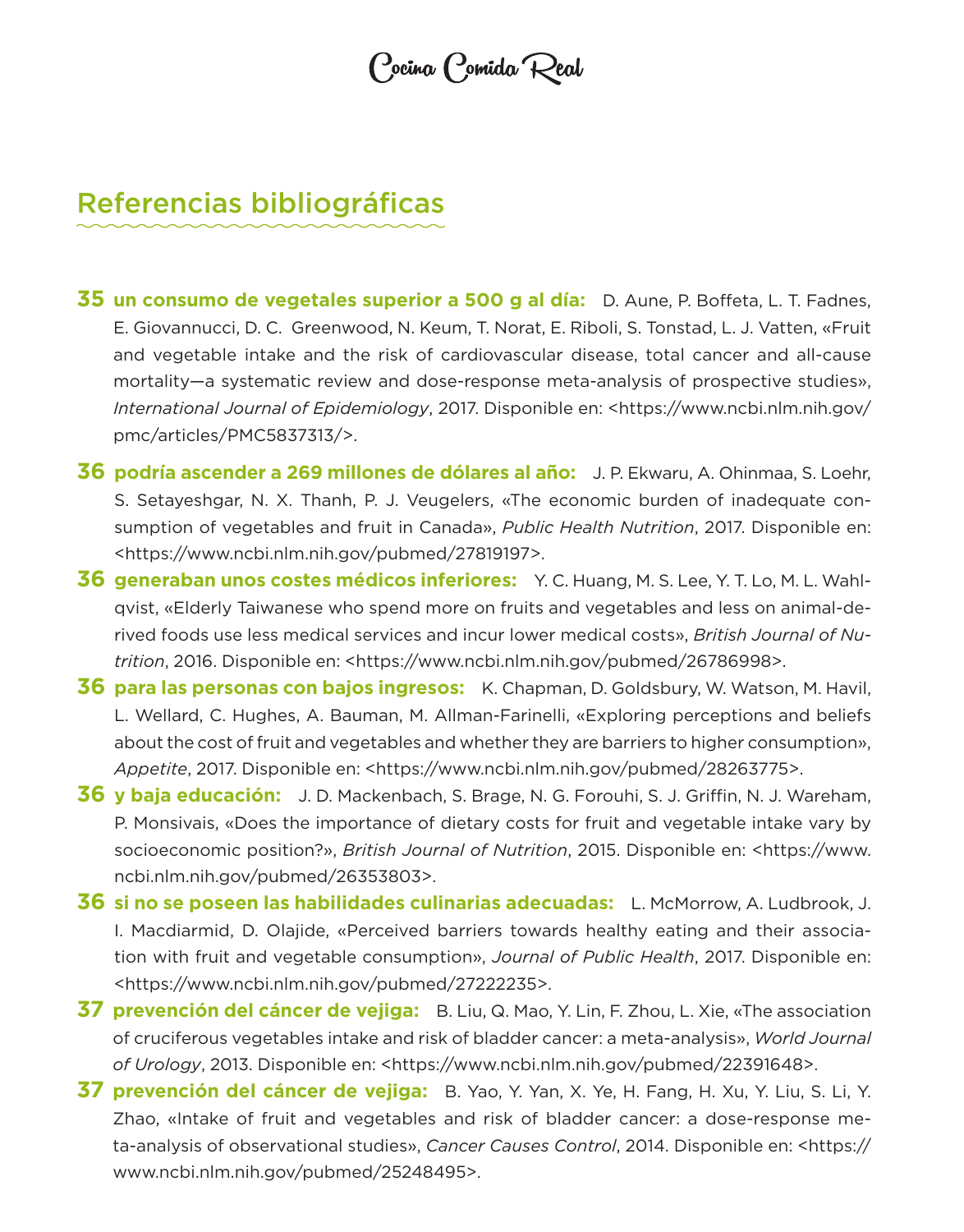- **37 cáncer de mama:** X. Liu, K. Lv, «Cruciferous vegetables intake is inversely associated with risk of breast cancer: a meta-analysis», *Breast*, 2013. Disponible en: <https://www. ncbi.nlm.nih.gov/pubmed/22877795>.
- **37 cáncer de mama:** S. A. Lee, J. H. Fowke, W. Lu, C. Ye, Y. Zheng, Q. Cai, K. Gu, Y. T. Gao, X. O. Shi, W. Zheng, «Cruciferous vegetables, the *GSTP1 Ile105Val* genetic polymorphism, and breast cancer risk», *American Journal of Clinical Nutrition*, 2008. Disponible en: <https:// www.ncbi.nlm.nih.gov/pubmed/18326615>.
- **37 de próstata:** Liu, B., Mao, Q., Cao, M., Xie, L., «Cruciferous vegetables intake and risk of prostate cancer: a meta-analysis», *International Journal of Urology*, 2012. Disponible en: <https://www.ncbi.nlm.nih.gov/pubmed/22121852>.
- **37 de ovario:** J. Hu, Y. Hu, Y. Hu, S. Zheng, «Intake of cruciferous vegetables is associated with reduced risk of ovarian cancer: a meta-analysis», *Asia Pacific Journal of Clinical Nutrition*, 2015. Disponible en: <https://www.ncbi.nlm.nih.gov/pubmed/25740748>.
- **37 de páncreas:** L. Y. Li, Y. Luo, M. D. Lu, X. W. Xu, H. D. Lin, Z. Q. Zheng, «Cruciferous vegetable consumption and the risk of pancreatic cancer: a meta-analysis», *World Journal of Surgical Oncology*, 2015. Disponible en: <https://www.ncbi.nlm.nih.gov/pubmed/ 25889229>.
- **37 colorrectal:** G. Tse, G. D. Eslick, «Cruciferous vegetables and risk of colorectal neoplasms: a systematic review and meta-analysis», *Nutrition and Cancer*, 2014. Disponible en: <https://www.ncbi.nlm.nih.gov/pubmed/24341734>.
- **37 colorrectal:** Q. J. Wu, Y. Yang, E. Vogtmann, J. Wang, L. H. Han, H. L. Li, Y. B. Xiang, «Cruciferous vegetables intake and the risk of colorectal cancer: a meta-analysis of observational studies», *Annals of Oncology*, 2013. Disponible en: <https://www.ncbi.nlm.nih.gov/ pubmed/23211939>.
- **37 y gástrico:** I. T. Johnson, «Cruciferous Vegetables and Risk of Cancers of the Gastrointestinal Tract», *Molecular Nutrition & Food Research*, 2018. Disponible en: <https://onlineli brary.wiley.com/doi/abs/10.1002/mnfr.201701000>.
- **37 y gástrico:** M. Hara, T. Hanaoka, M. Kobayashi, T. Otani, H. Y. Adachi, A. Montani, S. Natsukawa, K. Shaura, Y. Koizumi, Y. Kasuga, T. Matsuzawa, T. Ikekawa, S. Sasaki, S. Tsugane, «Cruciferous vegetables, mushrooms, and gastrointestinal cancer risks in a multicenter, hospital-based case-control study in Japan», *Nutrition and Cancer*, 2003. Disponible en: <https://www.ncbi.nlm.nih.gov/pubmed/14690789>.
- **37 tanto en población general:** T. K. Lam, L. Gallicchio, K. Lindsley, M. Shiels, E. Hammond, X. G. Tao, L. Chen, K. A. Robinson, L. E. Caulfield, J. G. Herman, E. Guallar, A. J. Alberg, «Cruciferous vegetable consumption and lung cancer risk: a systematic review», *Cancer Epidemiology, Biomarkers & Prevention*, 2009. Disponible en: <https://www.ncbi. nlm.nih.gov/pubmed/19124497>.
- **37 como en fumadores:** L. Tang, G. R. Zirpoli, V. Jayaprakash, M. E. Reid, S. E. McCann, C. E. Nwogu, Y. Zhang, C. B. Ambrosone, K. B. Moysich, «Cruciferous vegetable intake is inversely associated with lung cancer risk among smokers: a case-control study», *BMC Cancer*, 2010. Disponible en: <https://www.ncbi.nlm.nih.gov/pubmed/20423504>.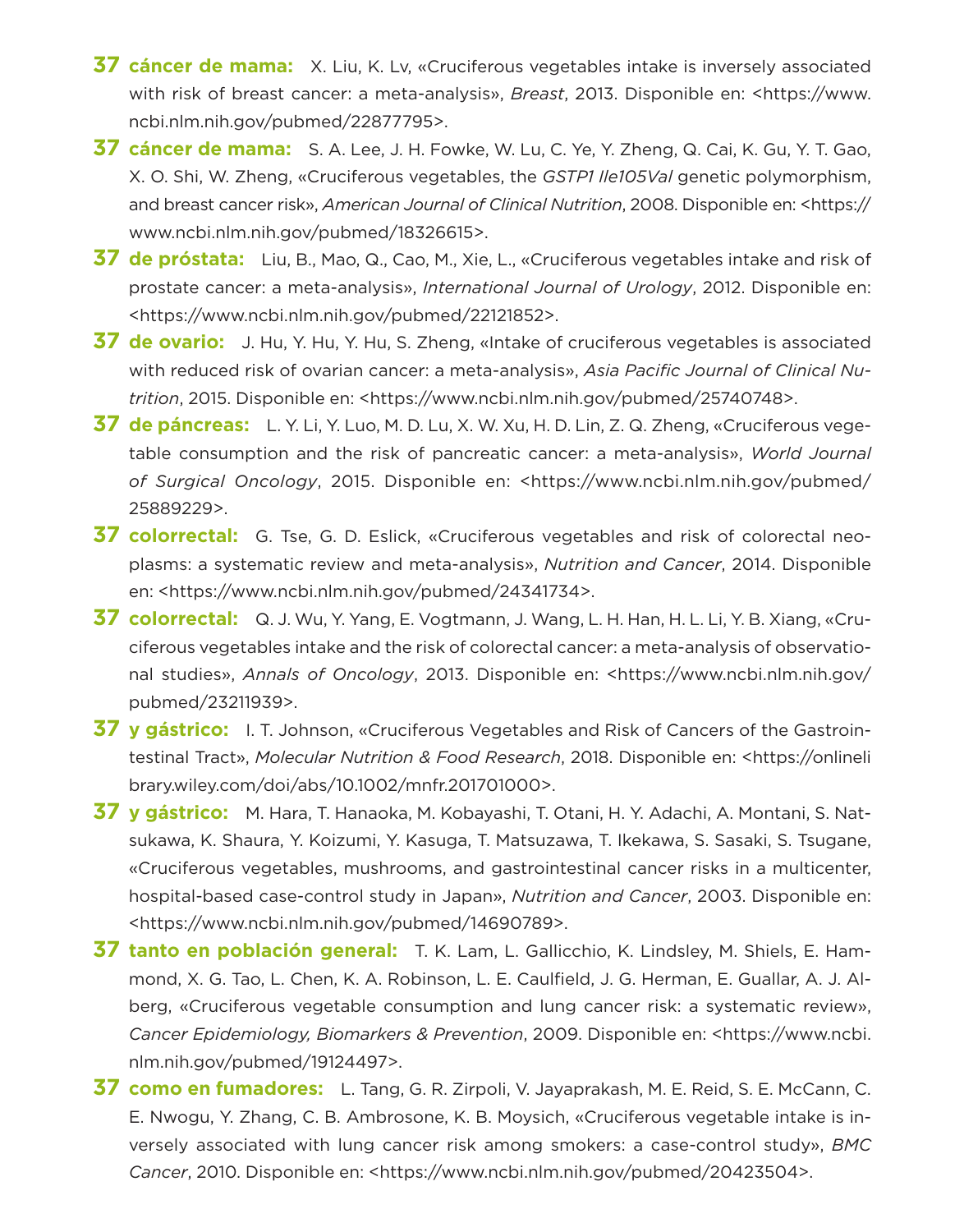- **37 del carcinoma en las células renales:** B. Liu, Q. Mao, X. Wang, F. Zhou, J. Luo, C. Wang, Y. Lin, X. Zheng, L. Xie, «Cruciferous vegetables consumption and risk of renal cell carcinoma: a meta-analysis», *Nutrition and Cancer*, 2013. Disponible en: <https://www. ncbi.nlm.nih.gov/pubmed/23859034>.
- **37 que produce la tensión arterial alta:** J. del Rei, A. R. Cunha, M. Trinidade, M. F. Neves, «Beneficial Effects of Dietary Nitrate on Endothelial Function and Blood Pressure Levels», *International Journal of Hypertension*, 2016. Disponible en: <https://www.ncbi.nlm.nih. gov/pubmed/27088010>.
- **38 la disminución fue todavía mayor:** A. H. Liu, C. P. Bondonno, K. D. Croft, I. B. Puddey, R. J. Woodman, L. Rich, N. C. Ward, J. A. Vita, J. M. Hodgson, «Effects of a nitrate-rich meal on arterial stiffness and blood pressure in healthy volunteers», *Nitric Oxide*, 2013. Disponible en: <https://www.ncbi.nlm.nih.gov/pubmed/24120618>.
- **38 Se pierden menos nutrientes:** Y. Gao-feng, S. Bo, Y. Jing, W. Qiao-mei, «Effects of different cooking methods on health-promoting compounds of broccoli», *Journal of Zhejiang University Science B*, 2009. Disponible en: <https://www.ncbi.nlm.nih.gov/pmc/articles/ PMC2722699/>.
- **38 Se pierden menos nutrientes:** R. Bongoni, M. Stieger, M. Dekker, B. Steenbekkers, R. Verkerk, «Sensory and health properties of steamed and boiled carrots (*Daucus carota ssp. sativus*)», *International Journal of Food Sciences and Nutrition*, 2014. Disponible en: <https://www.ncbi.nlm.nih.gov/pubmed/24964285>.
- **38 Se pierden menos nutrientes:** D. J. McKillop, K. Pentieva, D. Daly, J. M. McPartlin, J. Hughes, J. J. Strain, J. M. Scott, H. McNulty, «The effect of different cooking methods on folate retention in various foods that are amongst the major contributors to folate intake in the UK diet», *British Journal of Nutrition*, 2002. Disponible en: <https://www.ncbi.nlm. nih.gov/pubmed/12493090>.
- **39 los nutrientes de los vegetales:** A. M. Jiménez-Monreal, L. García-Diz, M. Martínez-Tomé, M. Mariscal, M. A. Murcia, «Influence of cooking methods on antioxidant activity of vegetables», *Journal of Food Science*, 2009. Disponible en: <https://www.ncbi.nlm. nih.gov/pubmed/19397724>.
- **39 los nutrientes de los vegetales:** L. A. Howard, A. D. Wong, A. K. Perry, B. P. Klein, «ß-Carotene and Ascorbic Acid Retention in Fresh and Processed Vegetables», *International Journal of Food Sciences and Nutrition*, 2008. Disponible en: <http://onlinelibrary. wiley.com/doi/10.1111/j.1365-2621.1999.tb15943.x/abstract>.
- **39 el ajo y los champiñones:** A. M. Jiménez-Monreal, L. García-Diz, M. Martínez-Tomé, M. Mariscal, M. A. Murcia, «Influence of cooking methods on antioxidant activity of vegetables», *Journal of Food Science*, 2009. Disponible en: <https://www.ncbi.nlm.nih.gov/pubmed/ 19397724>.
- **39 el ajo y los champiñones:** L. Sun, X. Bai, Y. Zhuang, «Effect of different cooking methods on total phenolic contents and antioxidant activities of four Boletus mushrooms», *Journal of Food Science and Technology*, 2014. Disponible en: <https://www.ncbi.nlm.nih. gov/pubmed/26396332>.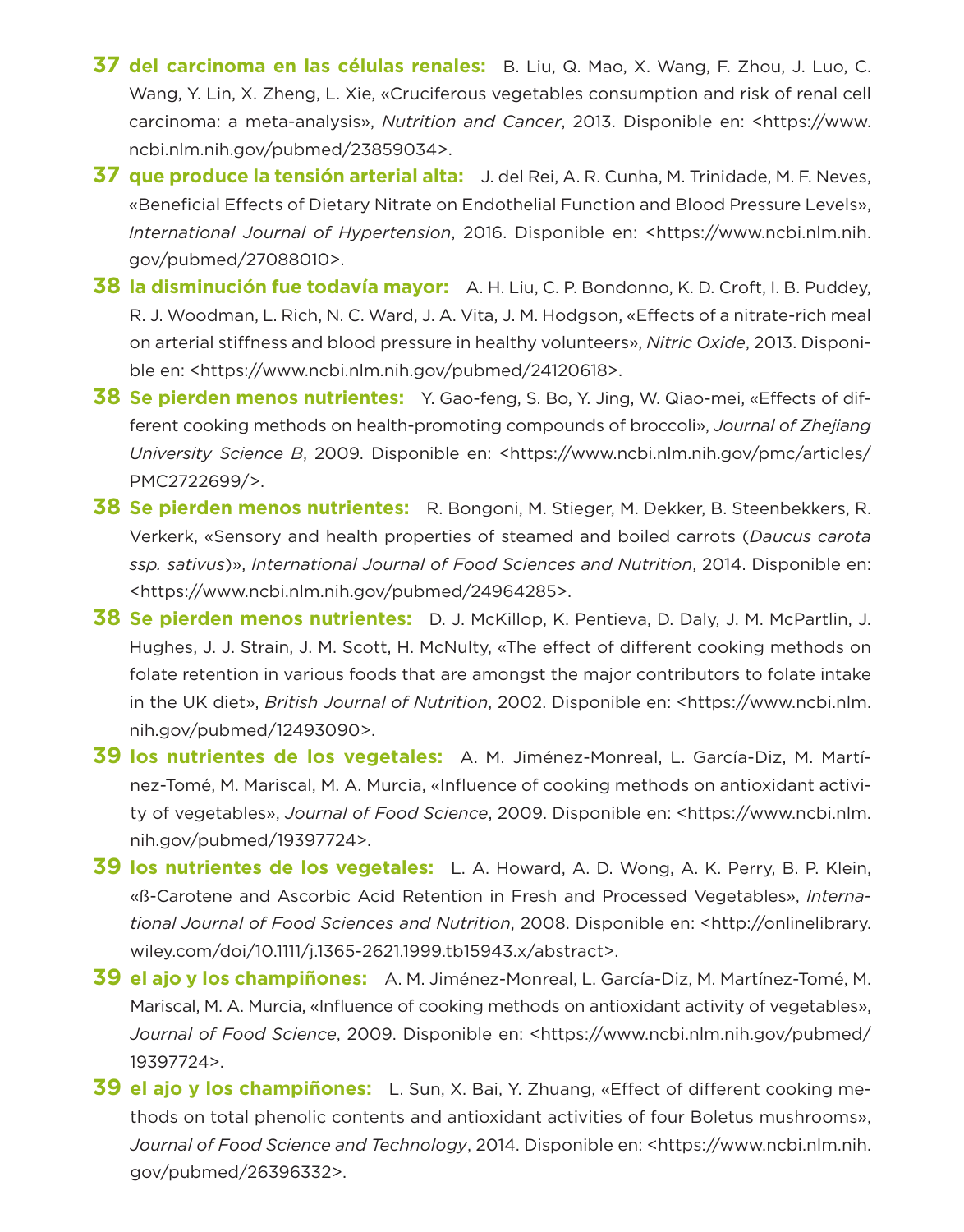- **39 especialmente las vitaminas hidrosolubles:** Y. Gao-feng, S. Bo, Y. Jing, W. Qiaomei, «Effects of different cooking methods on health-promoting compounds of broccoli», *Journal of Zhejiang University Science B*, 2009. Disponible en: <https://www.ncbi.nlm.nih. gov/pmc/articles/PMC2722699/>.
- **39 especialmente las vitaminas hidrosolubles:** L. Song, P. J. Thornalley, «Effect of storage, processing and cooking on glucosinolate content of Brassica vegetables», *Food and Chemical Toxicology*, 2007. Disponible en: <https://www.ncbi.nlm.nih.gov/pubmed/ 17011103>.
- **39 durante el asado:** «USDA Table of Nutrient Retention Factors». Release 6. Nutrient Data Laboratory, BHNRC, ARS, USDA, 2007. Disponible en: <https://www.ars.usda.gov/ ARSUserFiles/80400525/Data/retn/retn06.pdf>.
- **40 de los pesticidas y los metales pesados:** M. Al-Hwaiti, O. Al-Khashman, «Health risk assessment of heavy metals contamination in tomato and Green pepper plants grown in soils amended with phosphogypsum waste materials», *Environmental Geochemistry and Health*, 2015. Disponible en: <https://www.ncbi.nlm.nih.gov/pubmed/25173878>.
- **41 nutrientes saludables a muy bajo coste:** A. Drewnowski, C. D. Rehm, «Vegetable cost metrics show that potatoes and beans provide most nutrients per penny», *PLOS ONE*, 2013. Disponible en: <https://www.ncbi.nlm.nih.gov/pubmed/23691007/>.
- **41 las legumbres sobre la salud:** S. M. Palmer, D. M. Winham, C. Hradek, «Knowledge Gaps of the Health Benefits of Beans among Low-Income Women», *American Journal of Health Behavior*, 2018. Disponible en: <https://www.ncbi.nlm.nih.gov/pubmed/29320336/>.
- **41 a la hora de prepararlas y combinarlas:** T. Phillips, G. A. Zello, P. D. Chilibeck, A. Vandenberg, «Perceived Benefits and Barriers Surrounding Lentil Consumption in Families with Young Children», *Canadian Journal of Dietetic Practice and Research*, 2015. Disponible en: <https://www.ncbi.nlm.nih.gov/pubmed/26067240>.
- **42 entre otras patologías:** G. Grosso, S. Marventano, J. Yang, A. Micek, A. Pajak, L. Scalfi, F. Galvano, S. N. Kales, «A comprehensive meta-analysis on evidence of Mediterranean diet and cardiovascular disease: Are individual components equal?», *Critical Reviews in Food Science and Nutrition*, 2017. Disponible en: <https://www.ncbi.nlm.nih.gov/pubmed/ 26528631>.
- **42 entre otras patologías:** Z. Q. Shi, J. J. Tang, H. Wu, C. Y. Xie, Z. Z. He, «Consumption of nuts and legumes and risk of stroke: a meta-analysis of prospective cohort studies», *Nutrition, Metabolism & Cardiovascular Diseases*, 2014. Disponible en: <https://www.ncbi. nlm.nih.gov/pubmed/25154028>.
- **42 entre otras patologías:** A. K. Jukanti, P. M. Gaur, C. L. Gowda, R. N. Chibbar, «Nutritional quality and health benefits of chickpea (*Cicer arietinum L.*): a review», *British Journal of Nutrition*, 2012. Disponible en: <https://www.ncbi.nlm.nih.gov/pubmed/22916806/>.
- **42 entre otras patologías:** L. A. Bazzano, A. M. Thompson, M. T. Tees, C. H. Nguyen, D. M. Winham, «Non-soy legume consumption lowers cholesterol levels: a meta-analysis of randomized controlled trials», *Nutrition, Metabolism & Cardiovascular Diseases*, 2011. Disponible en: <https://www.ncbi.nlm.nih.gov/pubmed/19939654>.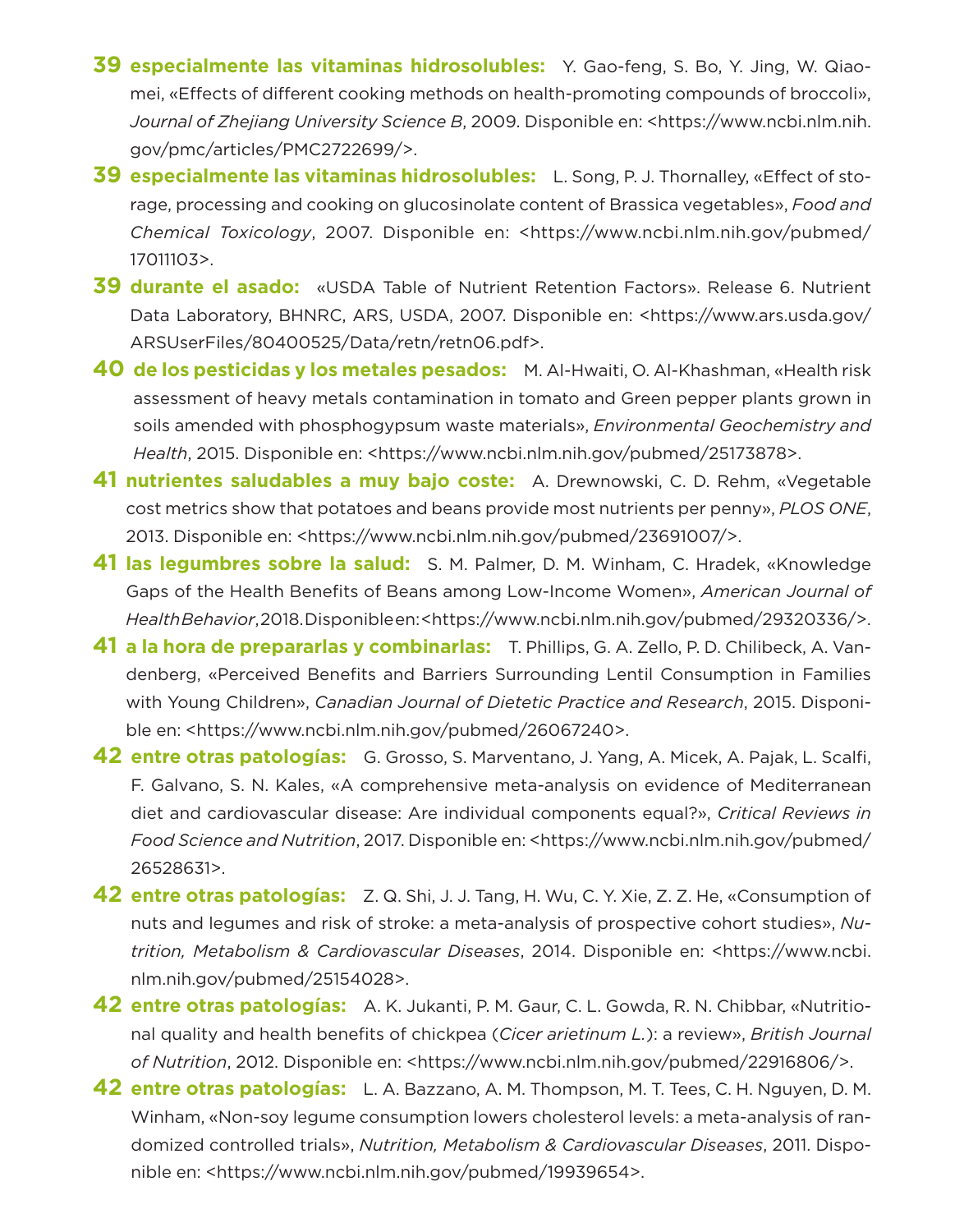- **42 mejoran la sensibilidad a la insulina:** L. S. Augustin, L. Chiavaroli, J. Campbell, A. Ezatagha, A. L. Jenkins, A. Esfahani, C. W. Kendall, «Post-prandial glucose and insulin responses of hummus alone or combined with a carbohydrate food: a dose-response study», *Nutrition Journal*, 2016. Disponible en: <https://www.ncbi.nlm.nih.gov/pubmed/ 26818604>.
- **43 bacterias nocivas en los intestinos:** W. M. Fernando, J. E. Hill, G. A. Zello, R. T. Tyler, W. J. Dahl, A. G. Van Kessel, «Diets supplemented with chickpea or its main oligosaccharide component raffinose modify faecal microbial composition in healthy adults», *Beneficial Microbes*, 2010. Disponible en: <https://www.ncbi.nlm.nih.gov/pubmed/21831757>.
- **43 en comparación con otros cultivos:** M. H. Jeuffroy, E. Baranger, B. Carrouée, E. de Chezelles, M. Gosme, C. Hénault, A. Schneider, P. Cellier, «Nitrous oxide emissions from crop rotations including wheat, oilseed rape and dry peas», *Biogeosciences*, 2012. Disponible en: <https://www.biogeosciences.net/10/1787/2013/>.
- **43 Algunos datos:** D. Pimentel, M. Pimentel, «Sustainability of meat-based and plant-based diets and the environment», *The American Journal of Clinical Nutrition*, 2003. Disponible en: <https://academic.oup.com/ajcn/article/78/3/660S/4690010>.
- **43 poblaciones vegetarianas o veganas:** M. Asif, L. W. Rooney, R. Ali, M. N. Riaz, «Application and opportunities of pulses in food system: a review», *Critical Reviews in Food Science and Nutrition*, 2013. Disponible en: <https://www.ncbi.nlm.nih.gov/pubmed/ 24007421>.
- **44 salud general e intestinal:** J. W. Finley, J. B. Burrell, P. G. Reeves, «Pinto bean consumption changes SCFA profiles in fecal fermentations, bacterial populations of the lower bowel, and lipid profiles in blood of humans», *Journal of Nutrition*, 2007. Disponible en: <https://www.ncbi.nlm.nih.gov/pubmed/17951475>.
- **44 en comparación con la harina de trigo:** C. P. Marinangeli, P. J. Jones, «Whole and fractionated yellow pea flours reduce fasting insulin and insulin resistance in hypercholesterolaemic and overweight human subjects», *British Journal of Nutrition*, 2011. Disponible en: <https://www.ncbi.nlm.nih.gov/pubmed/20807459>.
- **44 colon, mama y próstata:** P. Caccialupi, L. R. Ceci, R. A. Siciliano, D. Pignone, A. Clemente, G. Sonnante, «Bowman-Birk inhibitors in lentil: Heterologous expression, functional characterisation and anti-proliferative properties in human colon cancer cells», *Food Chemistry*, 2010. Disponible en: <https://www.sciencedirect.com/science/article/pii/ S0308814609013612?via%3Dihub>.
- **44 colon, mama y próstata:** C. A. Adebamowo, E. Cho, L. Sampson, M. B. Katan, D. Spiegelman, W. C. Willett, M. D. Holmes, «Dietary flavonols and flavonol-rich foods intake and the risk of breast cancer», *International Journal of Cancer*, 2005. Disponible en: <https:// www.ncbi.nlm.nih.gov/pubmed/15609322>.
- **44 colon, mama y próstata:** F. G. Perabo, E. C. Von Löw, J. Ellinger, A. von Rücker, S. C. Müller, P. J. Bastian, «Soy isoflavone genistein in prevention and treatment of prostate cancer», *Prostate Cancer and Prostatic Diseases*, 2008. Disponible en: <https://www.ncbi. nlm.nih.gov/pubmed/17923857>.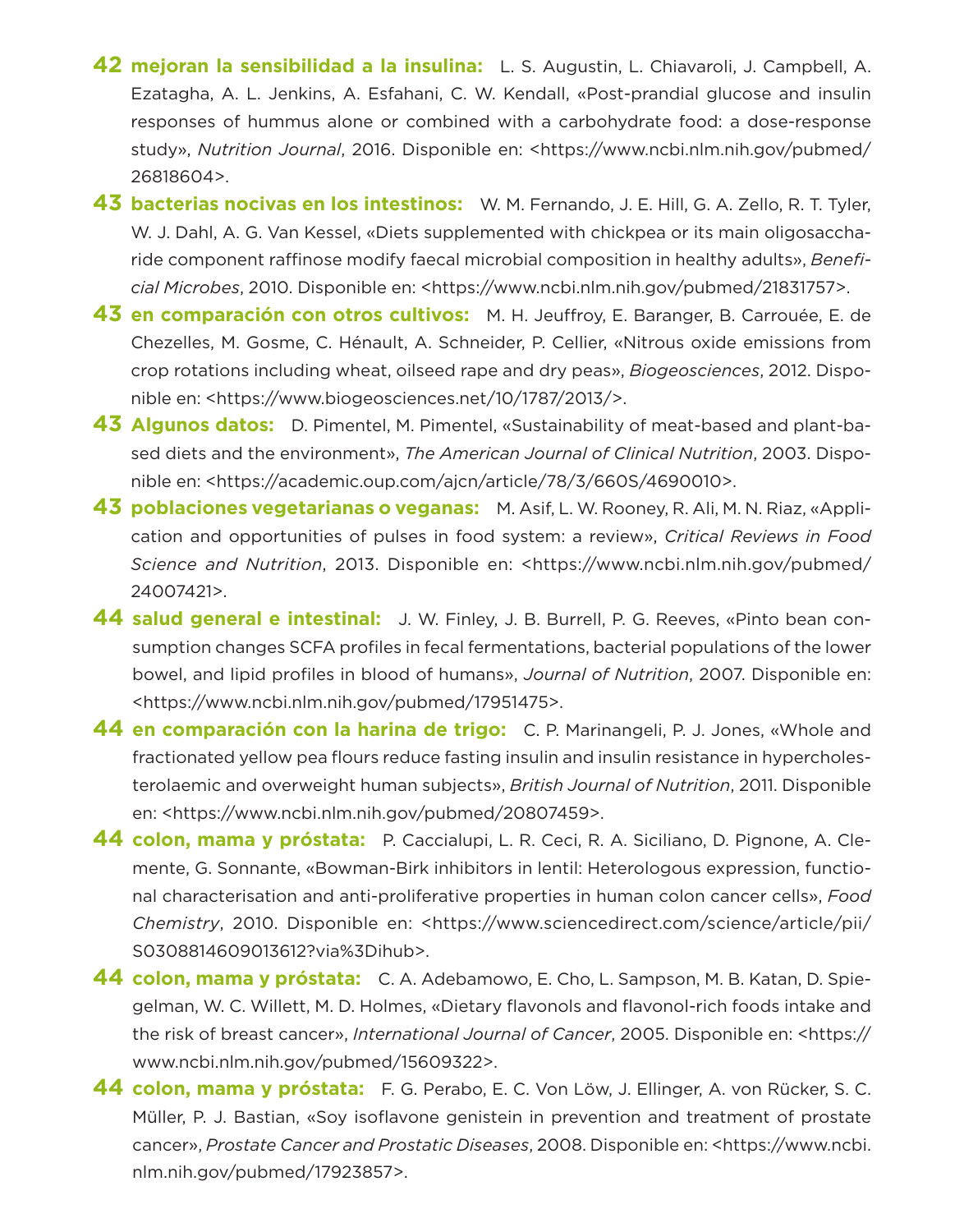- **44 las lentejas también parecen mostrar propiedades:** K. Busambwa, R. L. Miller-Cebert, L. Aboagye, L. Dalrymple, J. Boateng, L. Shackelford, L. T. Walker, M. Verghese, «Inhibitory Effect of Lentils, Green Split and Yellow Peas (Sprouted and Non-sprouted) on Azoxymethane-induced Aberrant Crypt Foci in Fisher 344 Male Rats», *International Journal of Cancer Research*, 2014. Disponible en: <https://scialert.net/abstract/?doi=ijcr.2014.27.36>.
- **44 interesantes sobre el sistema inmunitario:** E. I. Finkina, E. I. Shramova, A. A. Tagaev, T. V. Ovchinnikova, «A novel defensin from the lentil Lens culinaris seeds», *Biochemical and Biophysical Research Communications*, 2008. Disponible en: <https://www.ncbi.nlm. nih.gov/pubmed/18468512>.
- **44 interesantes sobre el sistema inmunitario:** S. Kulshrestha, S. Chaturvedi, R. Jangir, K. Agrawal, «*In vitro* Evaluation of Antibacterial Activity of Some Plant Leaf Extracts against *Xanthomonas axonopodis* pv. *phaseoli* Isolated from Seeds of Lentil (*Lens culinaris* Medik.)», Department of Botany, University of Rajasthan, 2015. Disponible en: <http:// www.isca.in/IJBS/Archive/v4/i7/12.ISCA-IRJBS-2015-091.pdf>.
- **44 interesantes sobre el sistema inmunitario:** E. I. Finkina, S. V. Balandin, M. V. Serebrayakova, N. A. Potapenko, A. A. Tagaev, T. V. Ovchinnikova, «Purification and primary structure of novel lipid transfer proteins from germinated lentil *(Lens culinaris)* seeds», *Biochemistry (Moscow)*, 2007. Disponible en: <https://www.ncbi.nlm.nih.gov/pubmed/17511608>.
- **44 Se ha comprobado que el consumo de soja:** J. M. Hamilton-Reeves, G. Vazquez, S. J. Duval, W. R. Phipps, M. S. Kurzer, M. J. Messina, «Clinical studies show no effects of soy protein or isoflavones on reproductive hormones in men: results of a meta-analysis», *Fertility*  and Sterility, 2010. Disponible en: <https://www.ncbi.nlm.nih.gov/pubmed/19524224/>.
- **44 un menor riesgo de cáncer de mama:** C. C. Douglas, S. A. Johnson, B. H. Arjmandi, «Soy and its isoflavones: the truth behind the science in breast cancer», *Anti-Cancer Agents in Medicinal Chemistry*, 2013. Disponible en: <https://www.ncbi.nlm.nih.gov/ pubmed/23919747>.
- **44 un menor riesgo de cáncer de mama:** J. Y. Dong, L. Q. Qin, «Soy isoflavones consumption and risk of breast cancer incidence or recurrence: a meta-analysis of prospective studies», *Breast Cancer Research and Treatment*, 2011. Disponible en: <https://www. ncbi.nlm.nih.gov/pubmed/21113655>.
- **44 próstata:** C. C. Applegate, J. L. Rowles, K. M. Ranard, S. Jeon, J. W. Erdman, «Soy Consumption and the Risk of Prostate Cancer: An Updated Systematic Review and Meta-Analysis», *Nutrients*, 2018. Disponible en: <https://www.ncbi.nlm.nih.gov/pubmed/ 29300347>.
- **44 próstata:** M. Zhang, K. Wang, L. Chen, B. Yin, Y. Song, «Is phytoestrogen intake associated with decreased risk of prostate cancer? A systematic review of epidemiological studies based on 17,546 cases». Disponible en: <https://www.ncbi.nlm.nih.gov/pubmed/ 27260185>.
- **44 endometrio:** G. Q. Zhang, J. L. Chen, Q. Liu, Y. Zhang, H. Zeng, Y. Zhao, «Soy Intake Is Associated With Lower Endometrial Cancer Risk: A Systematic Review and Meta-Analysis of Observational Studies», *Medicine (Baltimore)*, 2015. Disponible en: <https://www.ncbi. nlm.nih.gov/pubmed/26683956>.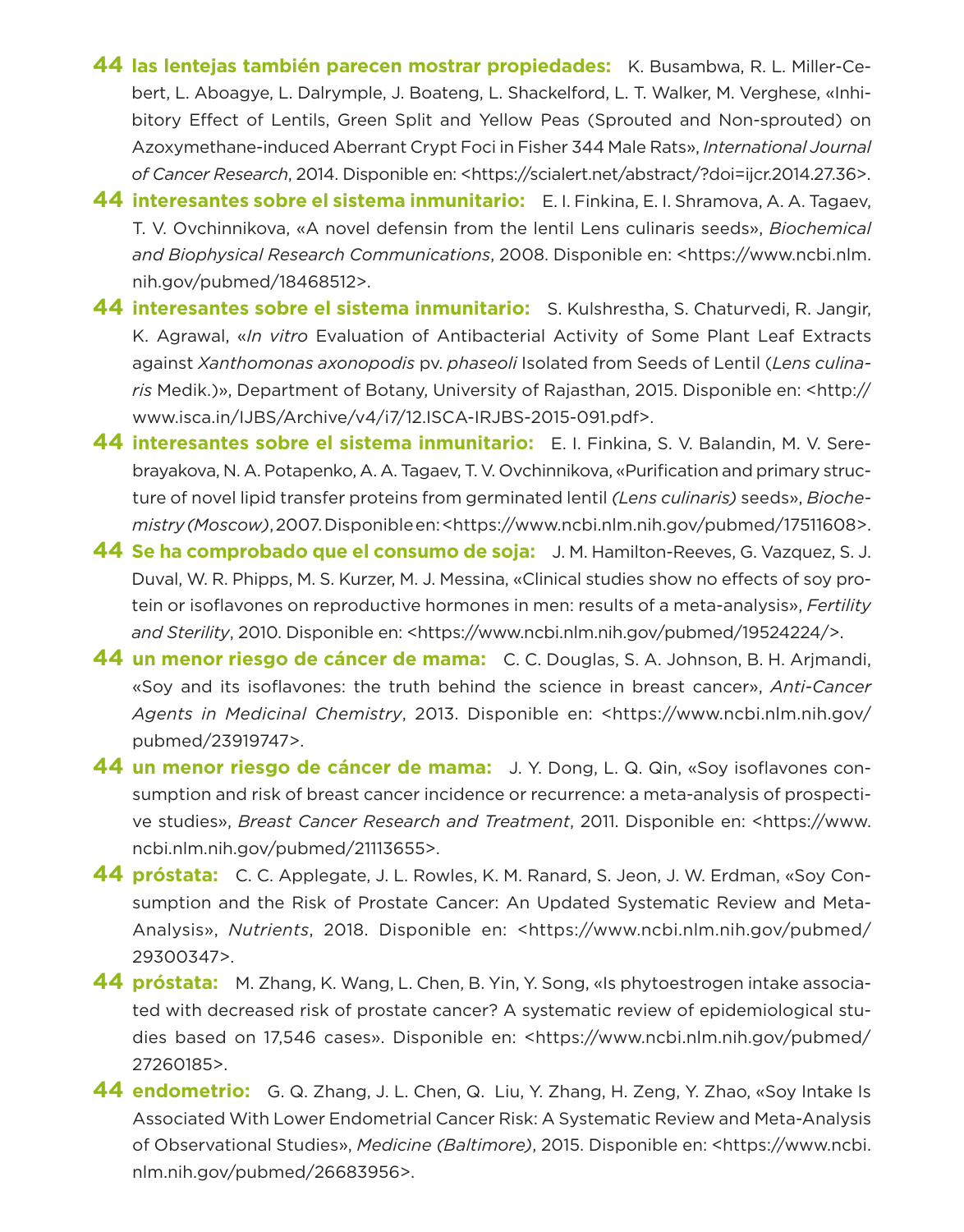- **44 endometrio:** X. S. Zhog, J. Ge, S. W. Chen, Y. Q. Xiong, S. J. Ma, Q. Chen, «Association between Dietary Isoflavones in Soy and Legumes and Endometrial Cancer: A Systematic Review and Meta-Analysis», *Journal of the Academy of Nutrition and Dietetics*, 2018. Disponible en: <https://www.ncbi.nlm.nih.gov/pubmed/27914914>.
- **44 pulmón:** W. S. Yang, P. Va, M. Y. Wong, H. L. Zhang, Y. B. Xiang, «Soy intake is associated with lower lung cancer risk: results from a meta-analysis of epidemiologic studies», *American Journal of Clinical Nutrition*, 2011. Disponible en: <https://www.ncbi.nlm.nih.gov/ pubmed/22071712>.
- **44 colorrectal:** Y. Yu, X. Jing, H. Li, X. Zhao, D. Wang, «Soy isoflavone consumption and colorectal cancer risk: a systematic review and meta-analysis», *Scientific Reports*, 2016. Disponible en: <https://www.ncbi.nlm.nih.gov/pubmed/27170217>.
- **44 y gastrointestinal:** G. Tse, G. D. Eslick, «Soy and isoflavone consumption and risk of gastrointestinal cancer: a systematic review and meta-analysis», *European Journal of Nutrition*, 2016. Disponible en: <https://www.ncbi.nlm.nih.gov/pubmed/25547973>.
- **44 y gastrointestinal:** K. G. Weng, Y. L. Yuan, «Soy food intake and risk of gastric cancer: A dose-response meta-analysis of prospective studies», *Medicine (Baltimore)*, 2007. Disponible en: <https://www.ncbi.nlm.nih.gov/pubmed/28816973>.
- **46 12% de las calorías a nuestra dieta:** «Ingesta, perfil y fuentes de energía en la población española: Resultados obtenidos del estudio científico ANIBES», Número 3, Anibes. Disponible en: <http://www.fen.org.es/anibes/archivos/documentos/ANIBES\_numero\_3.pdf>.
- **49 y el colesterol total:** A. Whitehead, E. J. Beck, S. Tosh, T. M. Wolever, «Cholesterol-lowering effects of oat ß-glucan: a meta-analysis of randomized controlled trials», *American Journal of Clinical Nutrition*, 2014. Disponible en: <https://www.ncbi.nlm.nih. gov/pubmed/25411276>.
- **50 mejora del colesterol y los triglicéridos:** K. S. Juntunen, L. K. Niskanen, K. H. Liukkonen, K. S. Poutanen, J. J. Holst, H. M. Mykkänen, «Postprandial glucose, insulin, and incretin responses to grain products in healthy subjects», *American Journal of Clinical Nutrition*, 2002. Disponible en: <https://www.ncbi.nlm.nih.gov/pubmed/11815315/>.
- **50 la respuesta glucémica:** L. A. Rosén, L. O. Silva, U. K. Andersson, C. Holm, E. M. Ostman, I. M. Björk, «Endosperm and whole grain rye breads are characterized by low post-prandial insulin response and a beneficial blood glucose profile», *Nutrition Journal*, 2009. Disponible en: <https://www.ncbi.nlm.nih.gov/pubmed/19781071>.
- **50 la sensibilidad a la insulina:** K. S. Juntunen, D. E. Laaksonen, K. S. Poutanen, L. K. Niskanen, H. M. Mykkänen, «High-fiber rye bread and insulin secretion and sensitivity in healthy postmenopausal women», *American Journal of Clinical Nutrition*, 2003. Disponible en: <https://www.ncbi.nlm.nih.gov/pubmed/12540398>.
- **50-51 mantenimiento del peso corporal:** J. Suhr, S. Vuholm, K. N. Iversen, R. Landberg, M. Kristensen, «Wholegrain rye, but not wholegrain wheat, lowers body weight and fat mass compared with refined wheat: a 6-week randomized study», *European Journal of Clinical Nutrition*, 2017. Disponible en: <https://www.ncbi.nlm.nih.gov/pubmed/28327566>.
- **51 aumenta la sensación de saciedad:** S. Ibrügger, L. K. Vigsnæs, A. Blennow, D. Skuflic´, A. Raben, L. Lauritzen, M. Kristensen, «Second meal effect on appetite and fermentation of wholegrain rye foods», *Appetite*, 2014. Disponible en: <https://www.ncbi.nlm.nih.gov/pub med/24874564>.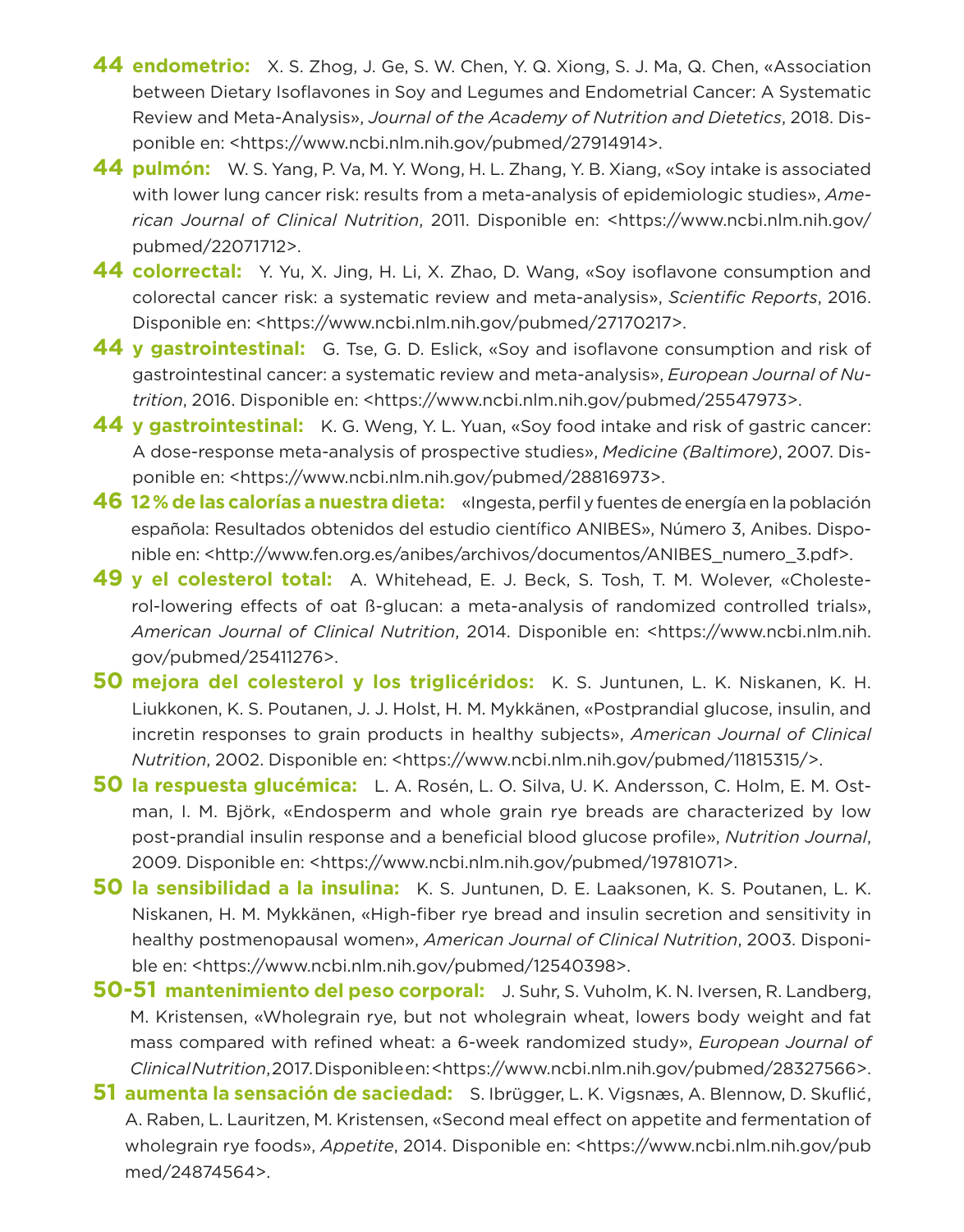- **51 una muy alta biodisponibilidad:** L. E. Abugoch James, «Quinoa (*Chenopodium quinoa* Willd.): composition, chemistry, nutritional, and functional properties», *Advances in Food and Nutrition Research*, 2009. Disponible en: <https://www.ncbi.nlm.nih.gov/pub med/19878856/>.
- **51 de la fibra una función prebiótica:** L. M. Lamothe, S. Srichuwong, B. L. Reuhs, B. R. Hamaker, «Quinoa (*Chenopodium quinoa W.*) and amaranth (*Amaranthus caudatus L.*) provide dietary fibres high in pectic substances and xyloglucans», *Food Chemistry*, 2015. Disponible en: <https://www.ncbi.nlm.nih.gov/pubmed/25149016/>.
- **51 tantos problemas en estas personas:** B. L. Graf, P. Rojas-Silva, L. E. Rojo, J. Delatorre-Herrera, M. E. Baldeón, I. Raskin, «Innovations in Health Value and Functional Food Development of Quinoa (*Chenopodium quinoa* Willd.)», *Comprehensive Reviews in Food Science and Food Safety*, 2015. Disponible en: <https://www.ncbi.nlm.nih.gov/pmc/arti cles/PMC4957693/>.
- **51 acompañados de vitamina E:** Y. Tang, X. Li, P. X. Chen, B. Zhang, M. Hernandez, H. Zhang, M. F. Marcone, R. Liu, R. Tsao, «Characterisation of fatty acid, carotenoid, tocopherol/tocotrienol compositions and antioxidant activities in seeds of three *Chenopodium quinoa* Willd. genotypes», *Food Chemistry*, 2015. Disponible en: <https://www.ncbi.nlm. nih.gov/pubmed/25529712/>.
- **51 patatas fritas de bolsa:** V. Nguyen, L. Cooper, J. Lowndes, K. Melanson, T. J. Angelopoulos, J. M. Rippe, K. Reimers, «Popcorn is more satiating than potato chips in normal-weight adults», *Nutrition Journal*, 2012. Disponible en: <https://www.ncbi.nlm.nih.gov/ pmc/articles/PMC3502142/>.
- **52 Hace alrededor de 2,8 millones de años:** N. J. Mann, «A brief history of meat in the human diet and current health implications», *Meat Science*, 2018. Disponible en: <https:// www.sciencedirect.com/science/article/abs/pii/S0309174018301712>.
- **53 carne por persona al año:** «Meat Price Index USD», Caterwings, 2015-17. Disponible en: <https://www.caterwings.co.uk/caterers/meat-price-index-usd/>.
- **53 restar calorías en el total de la dieta:** D. S. Weigle, P. A. Breen, C. C. Matthys, H. S. Callahan, K. E. Meeuws, V. R. Burden, J. Q. Purnell, «A high-protein diet induces sustained reductions in appetite, ad libitum caloric intake, and body weight despite compensatory changes in diurnal plasma leptin and ghrelin concentrations», *American Journal of Clinical Nutrition*, 2005. Disponible en: <https://www.ncbi.nlm.nih.gov/pubmed/16002798>.
- **53 restar calorías en el total de la dieta:** A. Astrup, A. Raben, N. Geiker, «The role of higher protein diets in weight control and obesity-related comorbidities», *International Journal of Obesity*, 2015. Disponible en: <https://www.ncbi.nlm.nih.gov/pubmed/25540980>.
- **54 personas de avanzada edad:** C. Lord, J. P. Chaput, M. Aubertin-Leheudre, M. Labonté, I. J. Dionne, «Dietary animal protein intake: association with muscle mass index in older women», *The Journal of Nutrition, Health & Aging*, 2007. Disponible en: <http://europe pmc.org/article/MED/17657359>.
- **54 personas de avanzada edad:** M. Aubertin-Leheudre, H. Adlercreutz, «Relationship between animal protein intake and muscle mass index in healthy women», *British Journal of Nutrition*, 2009. Disponible en: <https://www.ncbi.nlm.nih.gov/pubmed/19678968>.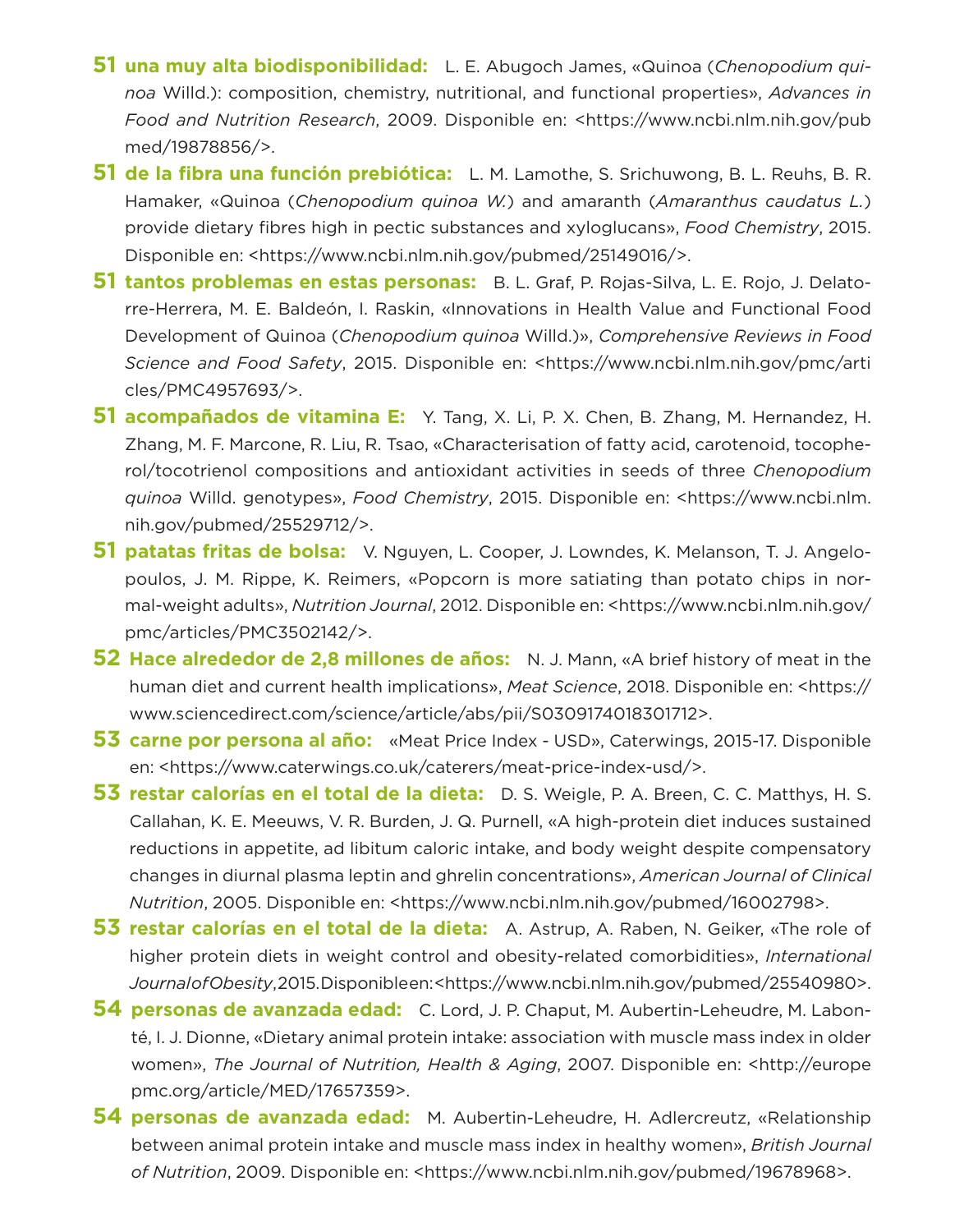- **54 riesgo de fracturas de cadera:** J. H. Promislow, D. Goodman-Gruen, D. J. Slymen, E. Barrett-Connor, «Protein consumption and bone mineral density in the elderly: the Rancho Bernardo Study», *American Journal of Epidemiology*, 2002. Disponible en: <https:// www.ncbi.nlm.nih.gov/pubmed/11914191>.
- **54 riesgo de fracturas de cadera:** R. G. Munger, J. R. Cerhan, B. C. Chiu, «Prospective study of dietary protein intake and risk of hip fracture in postmenopausal women», *American Journal of Clinical Nutrition*, 1999. Disponible en: <https://www.ncbi.nlm.nih.gov/ pubmed/9925137>.
- **54 causa de fatiga y cansancio:** E. R. Monsen, «Iron nutrition and absorption: dietary factors which impact iron bioavailability», *Journal of the American Dietetic Association*, 1988. Disponible en: <https://www.ncbi.nlm.nih.gov/pubmed/3290310>.
- **54 causa de fatiga y cansancio:** J. Jackson, R. Williams, M. McEvoy, L. MacDonald-Wicks, A. Patterson, «Is Higher Consumption of Animal Flesh Foods Associated with Better Iron Status among Adults in Developed Countries? A Systematic Review», *Nutrients*, 2016. Disponible en: <https://www.ncbi.nlm.nih.gov/pubmed/26891320>.
- **54 causa de fatiga y cansancio:** R. M. Lyle, C. M. Weaver, D. A. Sedlock, S. Rajaram, B. Martin, C. L. Melby, «Iron status in exercising women: the effect of oral iron therapy vs increased consumption of muscle foods», *American Journal of Clinical Nutrition*, 1992. Disponible en: <https://www.ncbi.nlm.nih.gov/pubmed/1442656>.
- **55 cáncer de colon de forma directa:** D. D. Alexander, D. L. Weed, C. A. Cushing, K. A. Lowe, «Meta-analysis of prospective studies of red meat consumption and colorectal cancer», *European Journal of Cancer Prevention*, 2011. Disponible en: <https://www.ncbi.nlm. nih.gov/pubmed/21540747>.
- **55 riesgo cardiovascular, en una revisión:** L. E. O'Connor, J. E. Kim, W. W. Campbell, «Total red meat intake of ≥0.5 servings/d does not negatively influence cardiovascular disease risk factors: a systemically searched meta-analysis of randomized controlled trials», *American Journal of Clinical Nutrition*, 2017. Disponible en: <https://www.ncbi.nlm. nih.gov/pubmed/27881394>.
- **55 positivos en la carne:** J. Jiang, Y. L. Xiong, «Natural antioxidants as food and feed additives to promote health benefits and quality of meat products: A review», *Meat Science*, 2016. Disponible en: <https://www.ncbi.nlm.nih.gov/pubmed/27091079>.
- **55 enfermedad cardíaca en un 42%:** R. Micha, S. K. Wallace, D. Mozaffarian, «Red and processed meat consumption and risk of incident coronary heart disease, stroke, and diabetes mellitus: a systematic review and meta-analysis», *Circulation*, 2010. Disponible en: <https://www.ncbi.nlm.nih.gov/pubmed/20479151>.
- **56 nitratos y nitritos:** F. Gassara, A. P. Kouassi, S. K. Brar, K. Belkacemi, «Green Alternatives to Nitrates and Nitrites in Meat-based Products-A Review», *Critical Reviews in Food Science and Nutrition*, 2016. Disponible en: <https://www.ncbi.nlm.nih.gov/pubmed/ 25750989>.
- **56 llegan a nuestro colon:** A. J. Cross, L. M. Ferrucci, A. Risch, B. I. Graubard, M. H. Ward, Y. Park, A. R. Hollenbeck, A. Schatzkin, R. Sinha, «A large prospective study of meat consumption and colorectal cancer risk: an investigation of potential mechanisms underlying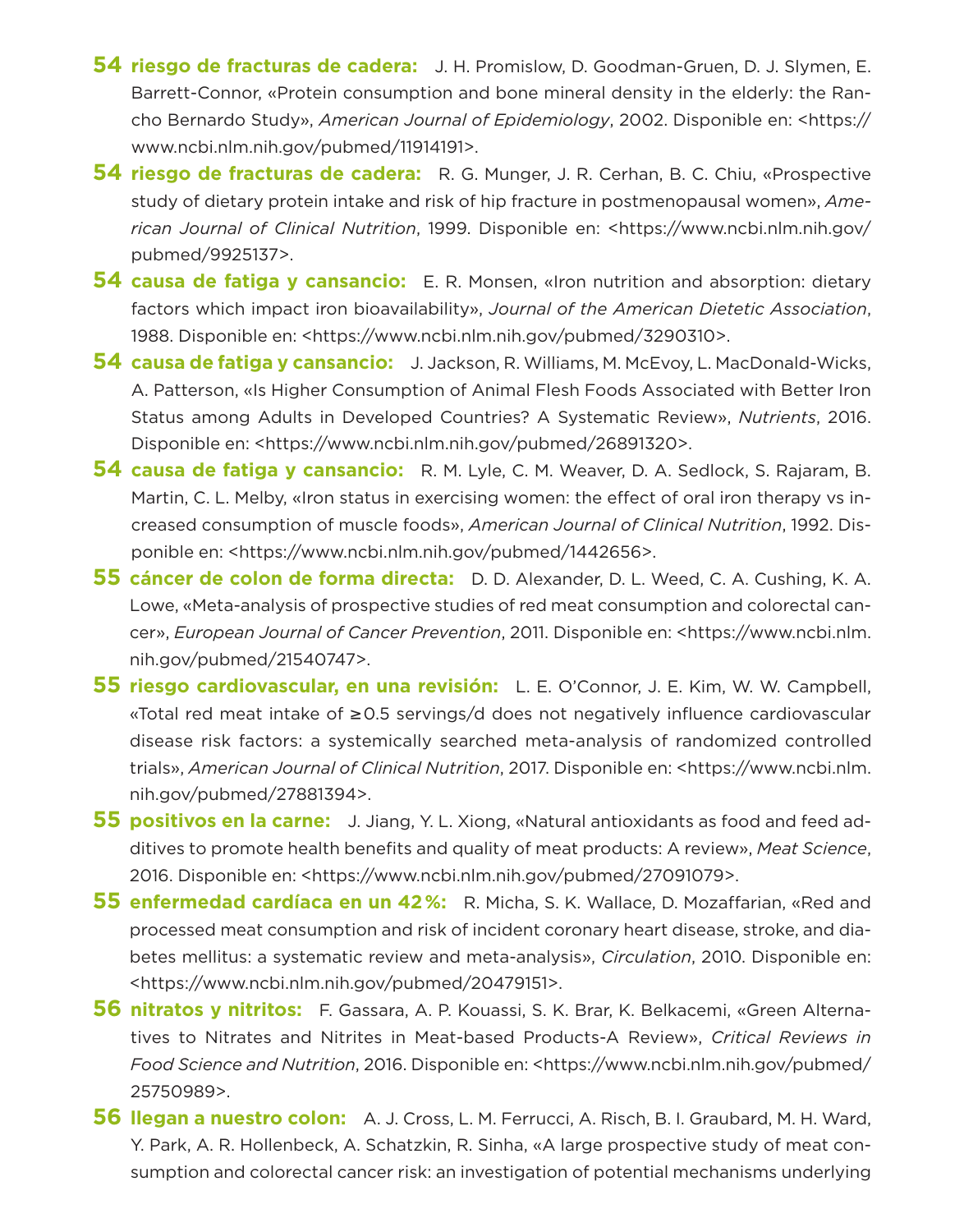this association», *Cancer Research*, 2010. Disponible en: <https://www.ncbi.nlm.nih.gov/ pubmed/20215514>.

- **57 o los platos precocinados:** «Ingesta, perfil y fuentes de energía en la población española: Resultados obtenidos del estudio científico ANIBES», Número 3, Anibes. Disponible en: <http://www.fen.org.es/anibes/archivos/documentos/ANIBES\_numero\_3. pdf>.
- **57 la compra de pescado:** «Informe del consumo de alimentación en España 2015», Ministerio de Agricultura, Alimentación y Medio Ambiente, 2015. Disponible en: <https:// www.mapa.gob.es/es/alimentacion/temas/consumo-y-comercializacion-y-distribucionalimentaria/informeconsumoalimentacion2015\_tcm30-104147.pdf>.
- **57 las enfermedades cardiovasculares:** G. Chiesa, M. Busnelli, S. Manzini, C. Parolini, «Nutraceuticals and Bioactive Components from Fish for Dyslipidemia and Cardiovascular Risk Reduction», *Marine Drugs*, 2016. Disponible en: <https://www.ncbi.nlm.nih.gov/ pubmed/27338419>.
- **57 síndrome metabólico:** C. Tørris, M. Molin, M. Cvancarova, «Fish consumption and its possible preventive role on the development and prevalance of metabolic syndrome – a systematic review», *Diabetology & Metabolic Syndrome*, 2014. Disponible en: <https:// www.ncbi.nlm.nih.gov/pubmed/25352919>.
- **57 síndrome metabólico:** T. Karlsson, H. Rosendahl-Riise, J. Dierkes, C. A. Drevon, G. S. Tell, O. Nygård, «Associations between fish intake and the metabolic syndrome and its components among middle-aged men and women: the Hordaland Health Study», *Food & Nutrition Research*, 2017. Disponible en: <https://www.ncbi.nlm.nih.gov/pubmed/28747867>.
- **57 entre un 6 y un 12%:** Y. Takata, X. Zhang, H. Li, Y. T. Gao, G. Yang, J. Gao, H. Cai, Y. B. Xiang, W. Zheng, X. O. Shu, «Fish intake and risks of total and cause-specific mortality in 2 population-based cohort studies of 134,296 men and women», *American Journal of Epidemiology*, 2013. Disponible en: <https://www.ncbi.nlm.nih.gov/pubmed/23788668>.
- **57 entre un 6 y un 12%:** L. G. Zhao, J. W. Sun, Y. Yang, X. Ma, Y. Y. Wang, Y. B. Xiang, «Fish consumption and all-cause mortality: a meta-analysis of cohort studies», *European Journal of Clinical Nutrition*, 2016. Disponible en: <https://www.ncbi.nlm.nih.gov/pubmed/ 25969396>.
- **57 frente a países mediterráneos:** A. Bellavia, S. C. Larsson, A. Wolk, «Fish consumption and all-cause mortality in a cohort of Swedish men and women», *Journal of Internal Medicine*, 2017. Disponible en: <https://www.ncbi.nlm.nih.gov/pubmed/27601091>.
- **57 frente a países mediterráneos:** VV. AA., «Fish consumption and mortality in the European Prospective Investigation into Cancer and Nutrition cohort», *European Journal of Epidemiology*, 2015. Disponible en: <https://www.ncbi.nlm.nih.gov/pmc/articles/ PMC4356893/>.
- **58 En un estudio se observó:** J. K. Virtanen, D. Mozaffarian, S. E. Chiuve, E. B. Rimm, «Fish consumption and risk of major chronic disease in men», *The American Journal of Clinical Nutrition*, 2008. Disponible en: <https://www.ncbi.nlm.nih.gov/pmc/articles/PMC2613199/>.
- **58 En cuanto al accidente cerebrovascular:** R. Chowdhury, S. Stevens, D. Gorman, A. Pan, S. Warnakula, S. Chowdhury, H. Ward, L. Johnson, F. Crowe, F. B. Hu, O. H. Franco,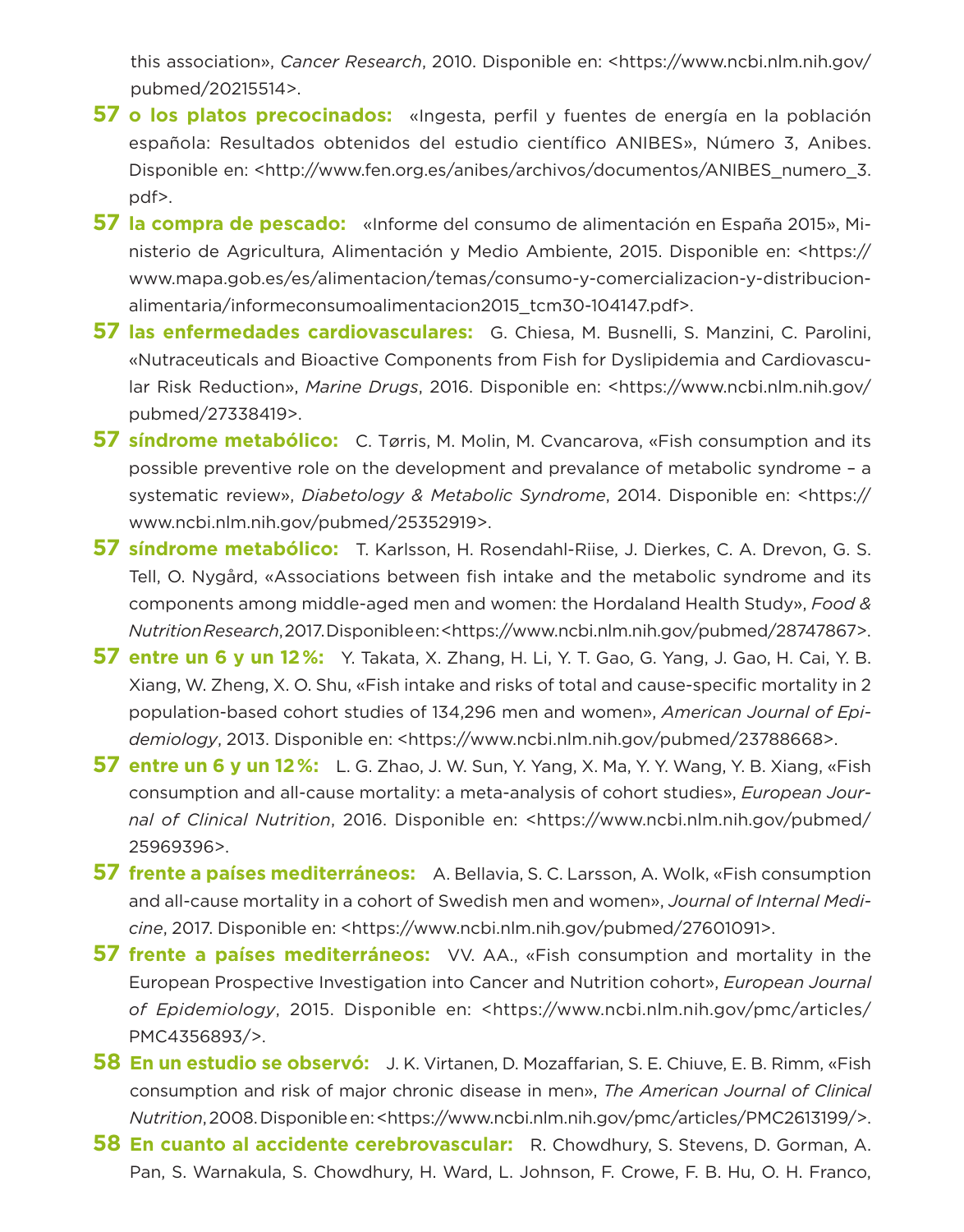«Association between fish consumption, long chain omega 3 fatty acids, and risk of cerebrovascular disease: systematic review and meta-analysis», *BMJ*, 2012. Disponible en: <https://www.ncbi.nlm.nih.gov/pubmed/23112118>.

- **58 que presentan propiedades saludables:** L. Vercruysse, J. Van Camp, G. Smagghe, «ACE Inhibitory Peptides Derived from Enzymatic Hydrolysates of Animal Muscle Protein: A Review», *Journal of Agricultural and Food Chemistry*, 2005. Disponible en: <https:// pubs.acs.org/doi/abs/10.1021/jf0508908>.
- **58 que presentan propiedades saludables:** G. Chiesa, M. Busnelli, S. Manzani, C. Parolini, «Nutraceuticals and Bioactive Components from Fish for Dyslipidemia and Cardiovascular Risk Reduction», *Marine Drugs*, 2016. Disponible en: <https://www.ncbi.nlm.nih.gov/ pmc/articles/PMC4926072/>.
- **58 lentas de deterioro cognitivo:** M. C. Morris, D. A. Evans, C. C. Tangney, J. L. Bienias, R. S. Wilson, «Fish consumption and cognitive decline with age in a large community study», *Archives of Neurology*, 2005. Disponible en: <https://www.ncbi.nlm.nih.gov/pubmed/ 16216930>.
- **58 regula la emoción y la memoria:** C. A. Raji, K. I. Erickson, O. L. Lopez, L. H. Kuller, H. M. Gach, P. M. Thompson, M. Riverol, J. T. Becker, «Regular fish consumption and age-related brain gray matter loss», *American Journal of Preventive Medicine*, 2014. Disponible en: <https://www.ncbi.nlm.nih.gov/pubmed/25084680>.
- **58 inflamación crónica de bajo grado:** G. Grosso, F. Galvano, S. Marventano, M. Malaguarnera, C. Bucolo, F. Drago, F. Caraci, «Omega-3 Fatty Acids and Depression: Scientific Evidence and Biological Mechanisms», *Oxidative Medicine and Cellular Longevity*, 2014. Disponible en: <https://www.ncbi.nlm.nih.gov/pmc/articles/PMC3976923/>.
- **58 como la artritis reumatoide:** D. Di Giuseppe, A. Crippa, N. Orsini, A. Wolk, «Fish consumption and risk of rheumatoid arthritis: a dose-response meta-analysis», *Arthritis Research & Therapy*, 2014. Disponible en: <https://www.ncbi.nlm.nih.gov/pmc/articles/ PMC4201724/>.
- **58 mejor calidad en el sueño:** A. L. Hansen, L. Dahl, G. Olson, D. Thornton, I. E. Graff, L. Fryøland, J. F. Thayer, S. Pallesen, «Fish Consumption, Sleep, Daily Functioning, and Heart Rate Variability», *Journal of Clinical Sleep Medicine*, 2014. Disponible en: <https://www. ncbi.nlm.nih.gov/pmc/articles/PMC4013386/>.
- **58 arritmias y muerte súbita:** A. Leaf, «Prevention of sudden cardiac death by n-3 polyunsaturated fatty acids», *Journal of Cardiovascular Medicine*, 2007. Disponible en: <https://www.ncbi.nlm.nih.gov/pubmed/17876194>.
- **59 dentro de un patrón de alimentación:** T. G. Tektonidis, A. Akesson, B. Gigante, A. Wolk, S. C. Larsson, «A Mediterranean diet and risk of myocardial infarction, heart failure and stroke: A population-Based cohort study», *Atherosclerosis*, 2015. Disponible en: <https:// www.ncbi.nlm.nih.gov/pubmed/26363438>.
- **59 como la proteína C-reactiva:** V. Ouellet, S. J. Weisnagel, J. Marois, J. Bergeron, P. Julien, R. Gougeon, A. Tchernof, B. J. Holub, H. Jacques, «Dietary cod protein reduces plasma C-reactive protein in insulin-resistant men and women», *Journal of Nutrition*, 2008. Disponible en: <https://www.ncbi.nlm.nih.gov/pubmed/19022962/>.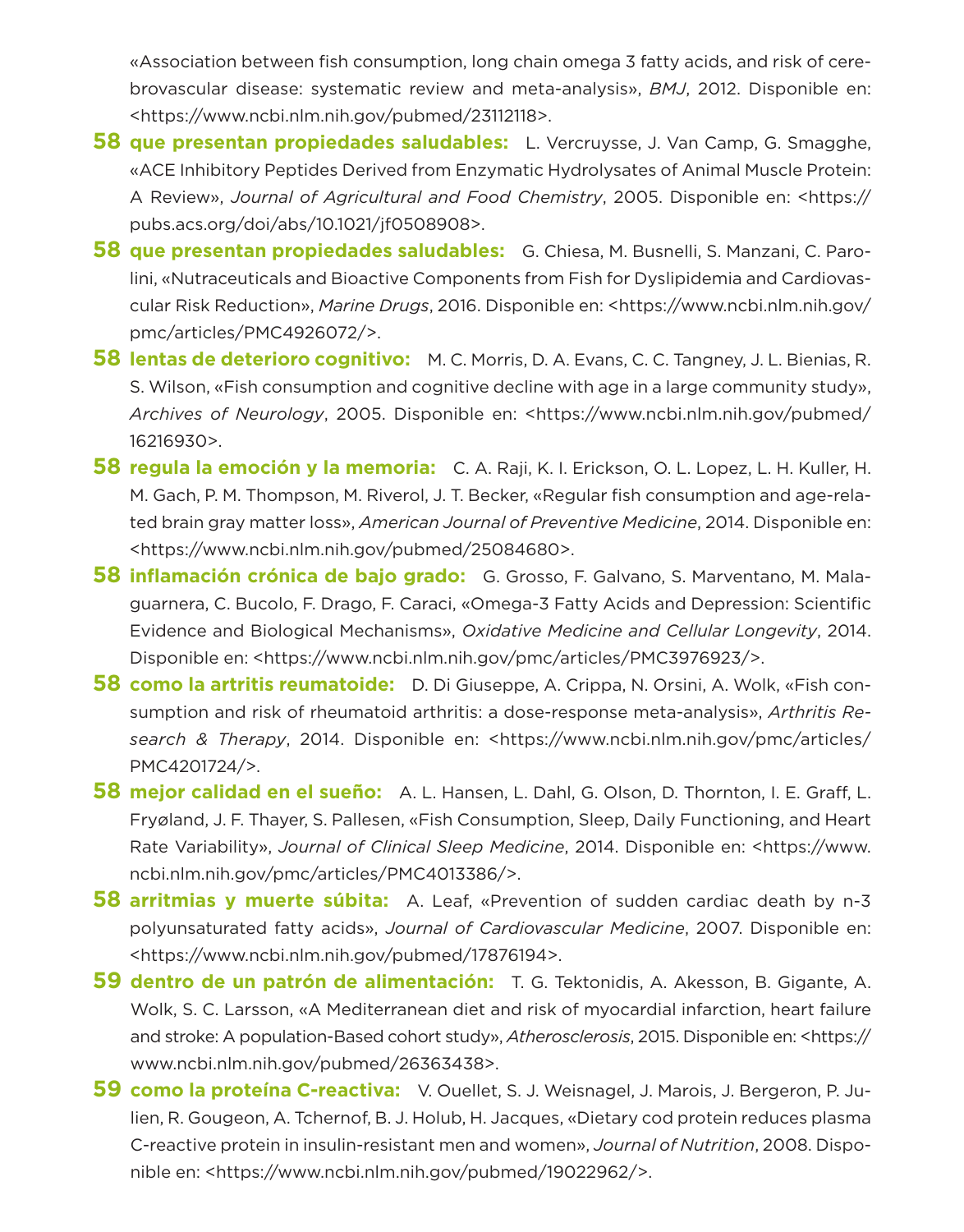- **59 mejora en el perfil lipídico:** L. A. Vikøren, O. K. Nygård, E. Lied, E. Rostrup, O. A. Gudbrandsen, «A randomised study on the effects of fish protein supplement on glucose tolerance, lipids and body composition in overweight adults», *British Journal of Nutrition*, 2013. Disponible en: <https://www.ncbi.nlm.nih.gov/pubmed/22647247/>.
- **59 con resistencia a esta hormona:** V. Ouellet, J. Marois, S. J. Weisnagel, H. Jacques, «Dietary cod protein improves insulin sensitivity in insulin-resistant men and women: a randomized controlled trial», *Diabetes Care*, 2007. Disponible en: <https://www.ncbi.nlm. nih.gov/pubmed/17682120/>.
- **59 padecer síndrome metabólico:** C. Tørris, M. Molin, M. C. Småstuen, «Lean Fish Consumption Is Associated with Beneficial Changes in the Metabolic Syndrome Components: A 13-Year Follow-Up Study from the Norwegian Tromsø Study», *Nutrients*, 2017. Disponible en: <https://www.ncbi.nlm.nih.gov/pubmed/28282859/>.
- **59 padecer síndrome metabólico:** C. Tørris, M. Molin, M. Cvancarova Småstuen, «Fish consumption and its possible preventive role on the development and prevalence of metabolic syndrome – a systematic review», *Diabetology & Metabolic Syndrome*, 2014. Disponible en: <https://www.ncbi.nlm.nih.gov/pubmed/25352919>.
- **59 funciones antiinflamatorias y neuroprotectoras:** R. J. Huxtable, «Physiological actions of taurine», *Physiological Reviews*, 1992. Disponible en: <https://www.physiology. org/doi/abs/10.1152/physrev.1992.72.1.101?url\_ver=Z39.88-2003&rfr\_id=ori%3Arid%3A crossref.org&rfr\_dat=cr\_pub%3Dpubmed>.
- **59 funciones antiinflamatorias y neuroprotectoras:** G. B. Schuller-Levis, E. Park, «Taurine and its chloramine: modulators of immunity», *Neurochemical Research*, 2004. Disponible en: <https://www.ncbi.nlm.nih.gov/pubmed/14992270/>.
- **59 funciones antiinflamatorias y neuroprotectoras:** J. Marcinkiewicz, E. Kontny, «Taurine and inflammatory diseases», *Amino Acids*, 2014. Disponible en: <https://www.ncbi. nlm.nih.gov/pubmed/22810731>.
- **59 funciones antiinflamatorias y neuroprotectoras:** J. Menzie, H. Prentice, J. Y. Wu, «Neuroprotective Mechanisms of Taurine against Ischemic Stroke», *Brain Sciences*, 2013. Disponible en: <https://www.ncbi.nlm.nih.gov/pubmed/24961429>.
- **59 antiinflamatorias y antioxidantes:** T. Iwamoto, K. Hosoda, R. Hirano, H. Kurata, A. Matsumoto, W. Miki, M. Kamiyama, H. Itakura, S. Yamamoto, K. Kondo, «Inhibition of low-density lipoprotein oxidation by astaxanthin», *Journal of Atherosclerosis and Thrombosis*, 2000. Disponible en: <https://www.ncbi.nlm.nih.gov/pubmed/11521685/>.
- **59 papel sobre la neuroprotección:** M. P. Barros, S. C. Poppe, E. F. Bondan, «Neuroprotective Properties of the Marine Carotenoid Astaxanthin and Omega-3 Fatty Acids, and Perspectives for the Natural Combination of Both in Krill Oil», *Nutrients*, 2014. Disponible en: <https://www.ncbi.nlm.nih.gov/pmc/articles/PMC3967194/>.
- **60 cuatro latas a la semana:** M. González-Estecha, M. J. Martínez-García, M. Fuentes-Ferrer, A. Bodas-Pinedo, A. Calle-Pascual, J. M. Ordóñez-Iriarte, C. Fernández-Pérez, N. Martell-Claros, M. A. Rubio-Herrera, E. Gómez-Hoyos, J. J. Guillén-Pérez, «Mercury in Canned Tuna in Spain. Is Light Tuna Really Light?», *Scientific Research*, 2013. Disponible en: <https://m. scirp.org/papers/33996>.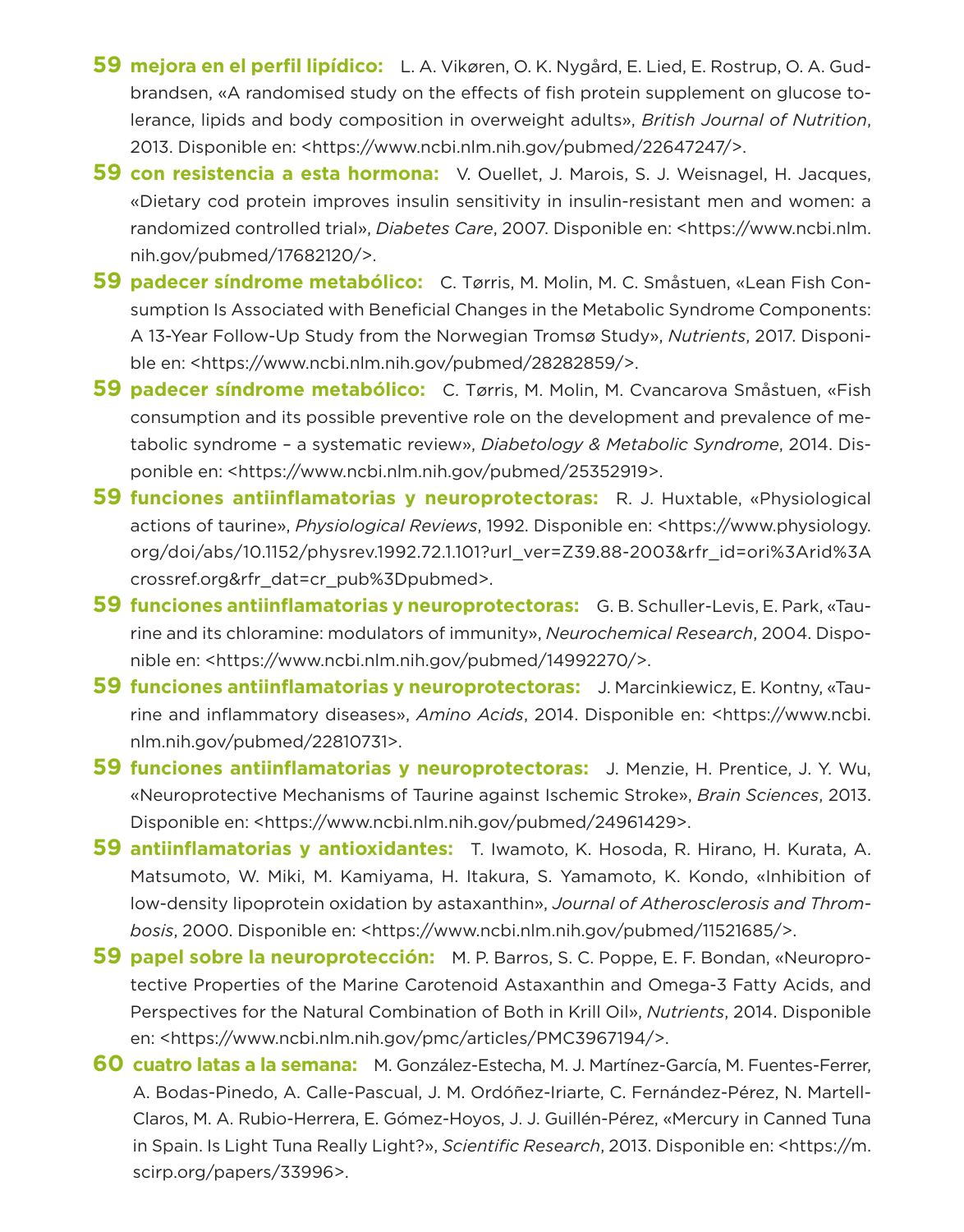- **160 efectos negativos del mercurio:** K. Park, D. Mozaffarian, «Omega-3 fatty acids, mercury, and selenium in fish and the risk of cardiovascular diseases», *Current Atherosclerosis Reports*, 2010. Disponible en: <https://www.ncbi.nlm.nih.gov/pubmed/20820953>.
- **199 enfermedad inflamatoria intestinal:** A. Santino, A. Scarano, S. De Santis, M. De Benedictis, G. Giovinazzo, M. Chieppa, «Gut Microbiota Modulation and Anti-Inflammatory Properties of Dietary Polyphenols in IBD: New and Consolidated Perspectives», *Current Pharmaceutical Design*, 2017. Disponible en: <https://www.ncbi.nlm.nih.gov/pubmed/ 28176667>.
- **199 la artritis:** F. Oliviero, A. Scanu, Y. Zamudio-Cuevas, L. Punzi, P. Spinella, «Anti-inflammatory effects of polyphenols in arthritis», *Journal of the Science of Food and Agriculture*, 2018. Disponible en: <https://www.ncbi.nlm.nih.gov/pubmed/28886220>.
- **199 enfermedades cardiovasculares:** M. F. Chong, R. Macdonald, J. A. Lovegrove, «Fruit polyphenols and CVD risk: a review of human intervention studies», *British Journal of Nutrition*, 2010. Disponible en: <https://www.ncbi.nlm.nih.gov/pubmed/20955648>.
- **199 las alergias:** S. Chirumbolo, «Dietary assumption of plant polyphenols and prevention of allergy», *Current Pharmaceutical Design*, 2014. Disponible en: <https://www.ncbi.nlm. nih.gov/pubmed/23701556>.
- **199 y la isquemia cerebral:** K. S. Panickar, R. A. Anderson, «Effect of polyphenols on oxidative stress and mitochondrial dysfunction in neuronal death and brain edema in cerebral ischemia», *International Journal of Molecular Sciences*, 2011. Disponible en: <https:// www.ncbi.nlm.nih.gov/pubmed/22174658>.
- **199 reducen el estrés oxidativo:** M. F. Chong, R. Macdonald, J. A. Lovegrove, «Fruit polyphenols and CVD risk: a review of human intervention studies», *British Journal of Nutrition*, 2010. Disponible en: <https://www.ncbi.nlm.nih.gov/pubmed/20955648>.
- **199 favorecen la fotoprotección:** F. Afaq, S. K. Katiyar, «Polyphenols: skin photoprotection and inhibition of photocarcinogenesis», *Mini-Reviews in Medicinal Chemistry*, 2011. Disponible en: <https://www.ncbi.nlm.nih.gov/pubmed/22070679>.
- **199 interesantes sobre la microbiota:** S. V. Joseph, I. Edirisinghe, B. M. Burton-Freeman, «Fruit Polyphenols: A Review of Anti-inflammatory Effects in Humans», *Critical Reviews in Food Science and Nutrition*, 2015. Disponible en: <https://www.tandfonline. com/doi/abs/10.1080/10408398.2013.767221?journalCode=bfsn20>.
- **200 efectos muy interesantes sobre la salud:** M. A. Fernandez, A. Marette, «Potential Health Benefits of Combining Yogurt and Fruits Based on Their Probiotic and Prebiotic Properties», *Advances in Nutrition*, 2017. Disponible en: <https://www.ncbi.nlm.nih.gov/ pmc/articles/PMC5227968/>.
- **200 relacionadas con la diabetes tipo 2:** VV. AA., «Fruit consumption and risk of type 2 diabetes: results from three prospective longitudinal cohort studies», *BMJ*, 2013. Disponible en: <https://www.bmj.com/content/347/bmj.f5001>.
- **201 Podemos encontrar efectos antiobesogénicos:** C. L. Jackson, F. B. Hu, «Long-term associations of nut consumption with body weight and obesity», *American Journal of Clinical Nutrition*, 2014. Disponible en: <https://www.ncbi.nlm.nih.gov/pubmed/24898229/>.
- **201 antihipertensivos:** N. Mohammadifard, A. Salehi-Abargouei, J. Salas-Salvadó, M. Guasch-Ferré, K. Humphries, N. Sarrafzadegan, «The effect of tree nut, peanut, and soy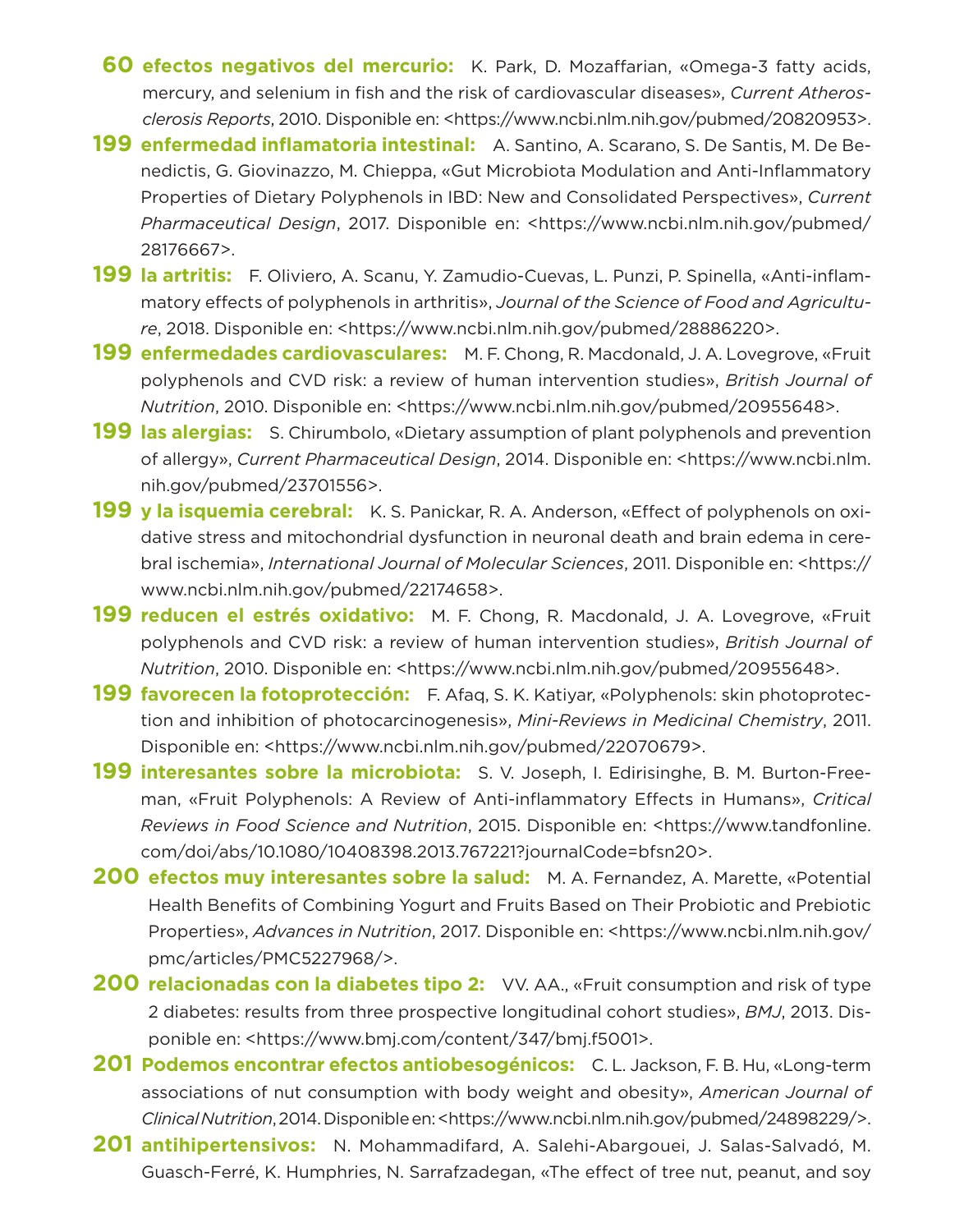nut consumption on blood pressure: a systematic review and meta-analysis of randomized controlled clinical trials», *American Journal of Clinical* Nutrition, 2015. Disponible en: <https://www.ncbi.nlm.nih.gov/pubmed/25809855/>.

- **201 antidiabéticos:** VV. AA., «Effect of tree nuts on glycemic control in diabetes: a systematic review and meta-analysis of randomized controlled dietary trials», *PLOS ONE*, 2014. Disponible en: <https://www.ncbi.nlm.nih.gov/pubmed/25076495/>.
- **201 contra el síndrome metabólico:** VV. AA., «Effect of tree nuts on metabolic syndrome criteria: a systematic review and meta-analysis of randomised controlled trials». Disponible en: <https://www.ncbi.nlm.nih.gov/pubmed/25074070/>.
- **201 neurodegenerativas y diabetes:** D. Aune, N. Keum, E. Giovannucci, L. T. Fadnes, P. Boffetta, D. C. Greenwood, S. Tonstad, L. J. Vatten, E. Riboli, T. Norat, «Nut consumption and risk of cardiovascular disease, total cancer, all-cause and cause-specific mortality: a systematic review and dose-response meta-analysis of prospective studies», *BMC*, 2016. Disponible en: <https://www.ncbi.nlm.nih.gov/pubmed/27916000>.
- **201 la calidad de vida en la vejez:** L. A. Tucker, «Consumption of Nuts and Seeds and Telomere Length in 5,582 Men and Women of the National Health and Nutrition Examination Survey (NHANES)», *The Journal of Nutrition Health and Aging*, 2017. Disponible en: <https://www.ncbi.nlm.nih.gov/pubmed/28244560>.
- **201 estarás decidiendo bien:** V. Y. Njike, T. M. Smith, O. Shuval, K. Shuval, I. Edshteyn, V. Kalantari, A. L. Yaroch, «Snack Food, Satiety, and Weight», *Advances in Nutrition*, 2016. Disponible en: <https://www.ncbi.nlm.nih.gov/pubmed/27633103>.
- **201 estarás decidiendo bien:** V. Y. Njike, Y. Kavak, J. A. Treu, K. Doughty, D. L. Katz, «Snacking, Satiety, and Weight: A Randomized, Controlled Trial», *American Journal of Health Promotion*, 2017. Disponible en: <https://www.ncbi.nlm.nih.gov/pubmed/26559707>.
- **201 posterior ingesta de alimentos:** S. Y. Tan, J. Dhillon, R. D. Mattes, «A review of the effects of nuts on appetite, food intake, metabolism, and body weight», *American Journal of Clinical Nutrition*, 2014. Disponible en: <https://www.ncbi.nlm.nih.gov/pubmed/ 24920033/>.
- **201 menos calorías durante el día:** K. Kennedy-Hagan, J. E. Painter, C. Honselman, A. Halvorson, K. Rhodes, K. Skwir, «The effect of pistachio shells as a visual cue in reducing caloric consumption», *Appetite*, 2011. Disponible en: <https://www.ncbi.nlm.nih.gov/ pubmed/21704666/>.
- **202 estima la información nutricional:** D. J. Baer, S. K. Gebauer, J. A. Novotny, «Measured energy value of pistachios in the human diet», *British Journal of Nutrition*, 2012. Disponible en: <https://www.ncbi.nlm.nih.gov/pubmed/21733319/>.
- **202 riesgo de atragantamiento:** J. Lluna, M. Olabarri, A. Domènech, B. Rubio, F. Yagüe, M. T. Benítez, M. J. Esparza, S. Mintegi, «Recomendaciones sobre la prevención de aspiraciones de cuerpos extraños», *Anales de Pediatría*, 2016. Disponible en: <https://www. analesdepediatria.org/es-recomendaciones-sobre-prevencion-aspiraciones-cuerposarticulo-S1695403316301813>.
- **203 mejores dietas que los que no:** H. Wang, K. A. Livingston, C. S. Fox, J. B. Meigs, P. F. Jacques, «Yogurt consumption is associated with better diet quality and metabolic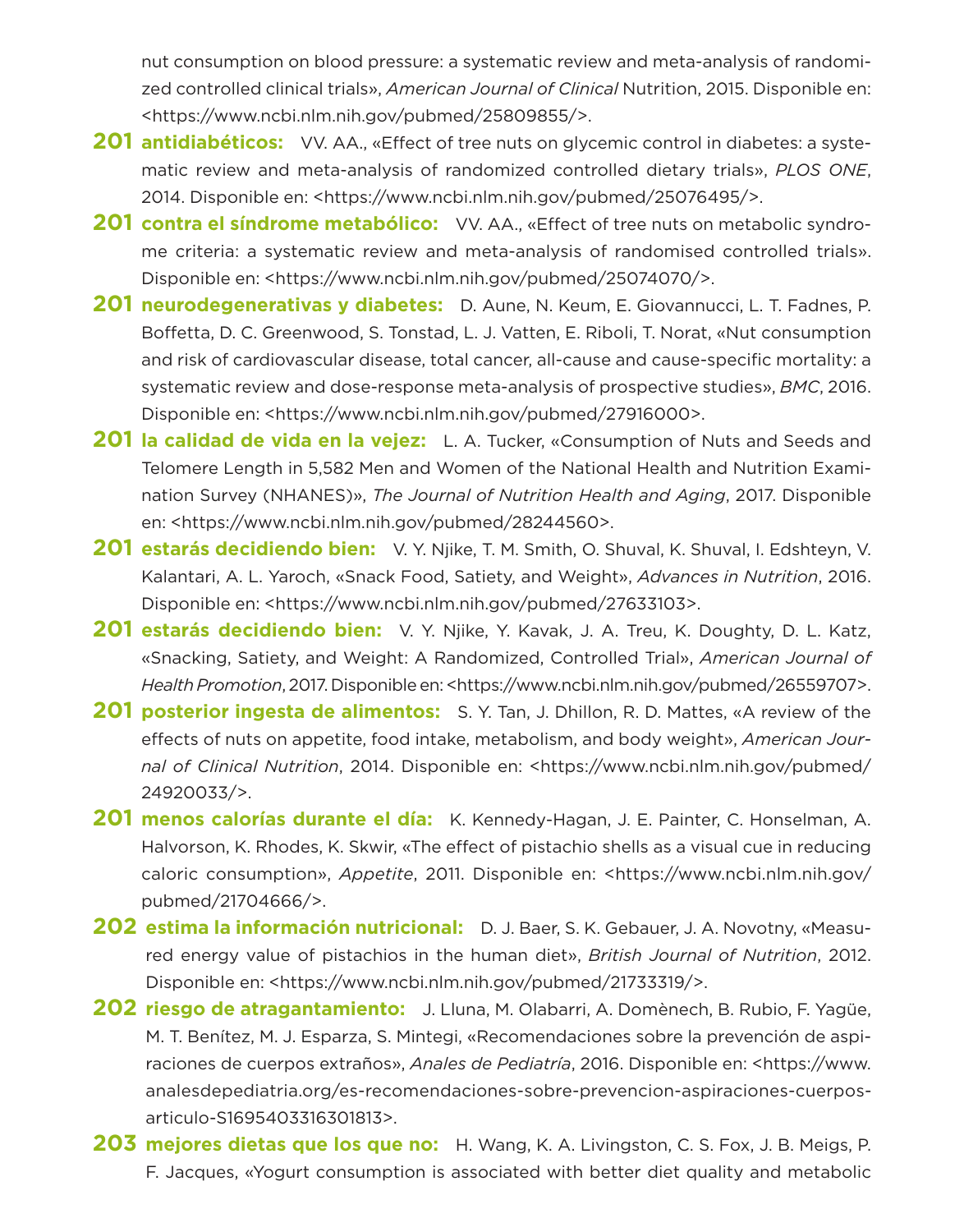profile in American men and women», *Nutrition Research*, 2013. Disponible en: <https:// www.ncbi.nlm.nih.gov/pubmed/23351406/>.

- **203 prevención de las enfermedades cardiovasculares:** M. A. Fernandez, S. Panahi, N. Daniel, A. Tremblay, A. Marette, «Yogurt and Cardiometabolic Diseases: A Critical Review of Potential Mechanisms», *Advances in Nutrition*, 2017. Disponible en: <https:// www.ncbi.nlm.nih.gov/pubmed/29141967>.
- **203 La ingesta frecuente de yogur entero:** M. A. Martínez, C. Sayon, M. Ruiz, C. de la Fuente, A. Gea, M. Bes, «Yogurt consumption, weight change and risk of overweight/ obesity: the SUN cohort study», *Nutrition, Metabolism / Cardiovascular Diseases*, 2014. Disponible en: <https://www.ncbi.nlm.nih.gov/pubmed/25001921>.
- **203 energética en comidas posteriores:** M. A. Fernandez, A. Marette, «Potential Health Benefits of Combining Yogurt and Fruits Based on Their Probiotic and Prebiotic Properties», *Advances in Nutrition*, 2017. Disponible en: <https://www.ncbi.nlm.nih.gov/pubmed/ 28096139>.
- **204 participaron 4.500 personas:** VV. AA., «Yogurt consumption and abdominal obesity reversion in the PREDIMED study», *Nutrition, Metabolism & Cardiovascular Diseases*, 2016. Disponible en: <https://www.ncbi.nlm.nih.gov/pubmed/26988650>.
- **204 riesgo de sobrepeso en adultos:** A. Hruby, J. Ma, G. Rogers, J. M. Meigs, P. F. Jacques, «Associations of Dairy Intake with Incident Prediabetes or Diabetes in Middle-Aged Adults Vary by Both Dairy Type and Glycemic Status», *Journal of Nutrition*, 2017. Disponible en: <https://www.ncbi.nlm.nih.gov/pubmed/28768835>.
- **204 en niños y en adolescentes:** L. A. Moreno, S. Bel-Serrat, A. Santaliestra, G. Bueno, «Dairy products, yogurt consumption, and cardiometabolic risk in children and adolescents», *Nutrition Reviews*, 2015. Disponible en: <https://www.ncbi.nlm.nih.gov/pubmed/ 26175484>.
- **204 insulina a corto y medio plazo:** A. Madjd, M. A. Taylor, N. Mousavi, A. Delavari, R. Malekzadeh, I. A. Macdonald, H. R. Farshchi, «Comparison of the effect of daily consumption of probiotic compared with low-fat conventional yogurt on weight loss in healthy obese women following an energy-restricted diet: a randomized controlled trial», *The American Journal of Clinical Nutrition*, 2016. Disponible en: <https://www. ncbi.nlm.nih.gov/pubmed/26702123>.
- **204 marcadores de enfermedad cardiovascular:** L. C. Tapsell, «Fermented dairy food and CVD risk», *British Journal of Nutrition*, 2015. Disponible en: <https://www.ncbi.nlm. nih.gov/pubmed/26148916/>.
- **204 reduce el riesgo de diabetes tipo 2:** M. Chen, Q. Sun, E. Giovannucci, D. Mozaffarian, J. E. Manson, W. C. Willett, F. B. Hu, «Dairy consumption and risk of type 2 diabetes: 3 cohorts of US adults and an updated meta-analysis», *BMC*, 2014. Disponible en: <https:// www.ncbi.nlm.nih.gov/pubmed/25420418/>.
- **204 reduce el riesgo de diabetes tipo 2:** Y. Ruan, J. Sun, J. He, F. Chen, R. Chen, H. Chen, «Effect of Probiotics on Glycemic Control: A Systematic Review and Meta-Analysis of Randomized, Controlled Trials», *PLOS ONE*, 2015. Disponible en: <https://www. ncbi.nlm.nih.gov/pubmed/26161741>.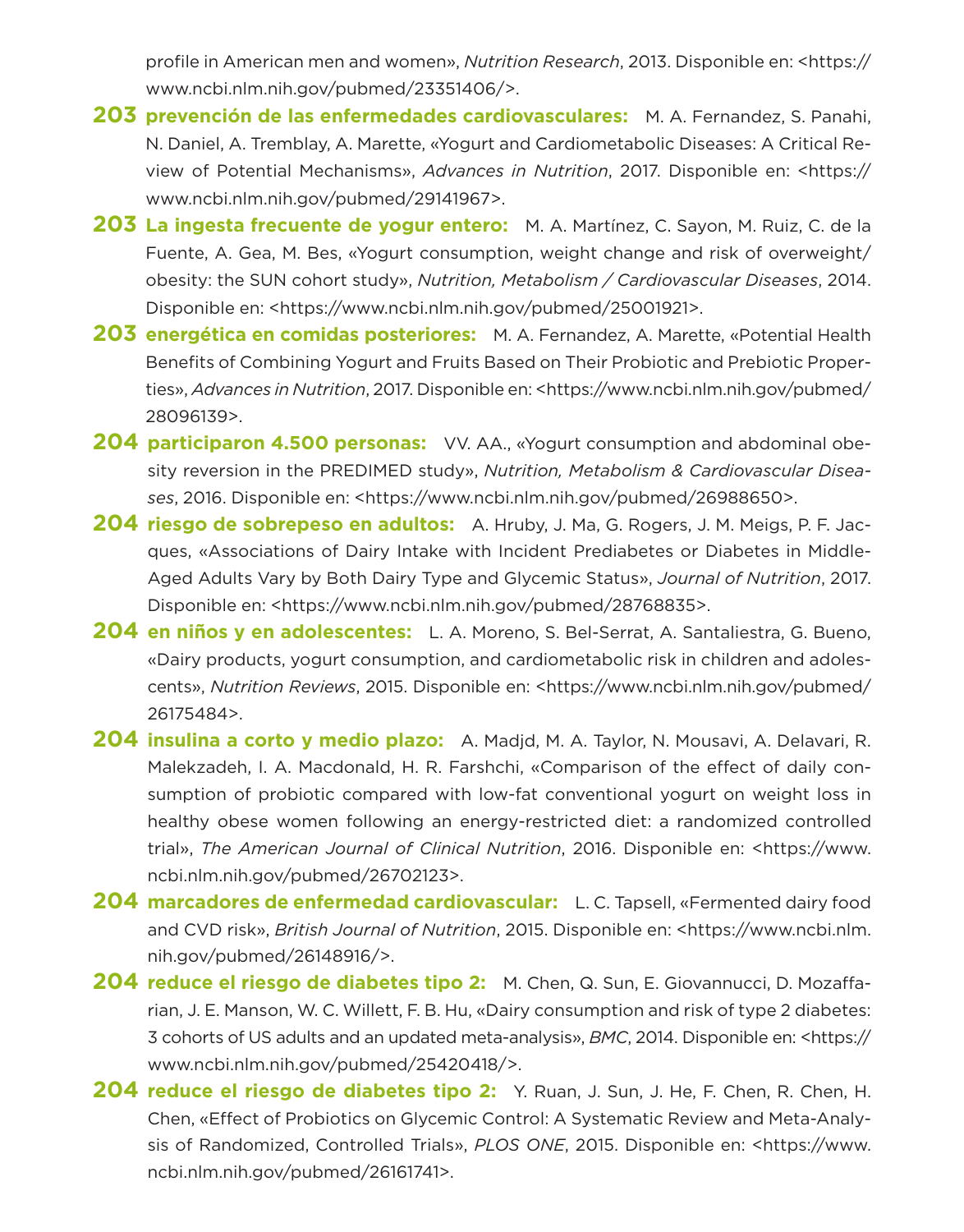- **204 reduce el riesgo de diabetes tipo 2:** S. S. Soedamah-Muthu, G. Masset, L. Verbene, J. M. Geleijnse, E. J. Brunner, «Consumption of dairy products and associations with incident diabetes, CHD and mortality in the Whitehall II study», *British Journal of Nutrition*, 2013. Disponible en: <https://www.ncbi.nlm.nih.gov/pubmed/22676797/>.
- **204 después del ejercicio físico:** M. Iwasa, W. Aoi, K. Mune, H. Yamauchi, K. Furuta, S. Sasaki, K. Takeda, K. Harada, S. Wada, Y. Nakamura, K. Sato, A. Higashi, «Fermented milk improves glucose metabolism in exercise-induced muscle damage in young healthy men», *Nutrition Journal*, 2013. Disponible en: <https://www.ncbi.nlm.nih.gov/pubmed/ 23767790/>.
- **204 beneficiosa para la salud mental:** E. M. Selhub, A. C. Logan, A. C. Bested, «Fermented foods, microbiota, and mental health: ancient practice meets nutritional psychiatry», *Journal of Physiological Anthropology*, 2014. Disponible en: <https://www.ncbi. nlm.nih.gov/pubmed/24422720>.
- **204 beneficiosa para la salud mental:** VV. AA., «Consumption of fermented milk product with probiotic modulates brain activity», *Gastroenterology*, 2013. Disponible en: <https://www.ncbi.nlm.nih.gov/pubmed/23474283/>.
- **204 beneficiosa para la salud mental:** M. R. Hilimire, J. E. DeVylder, C. A. Forestell, «Fermented foods, neuroticism, and social anxiety: An interaction model», *Psychiatry Research*, 2015. Disponible en: <https://www.ncbi.nlm.nih.gov/pubmed/25998000/>.
- **204 prevenir enfermedades neurodegenerativas:** S. Athari Nik Azm, A. Djazayeri, M. Safa, K. Azami, M. Djalali, M. Sharifzadeh, M. Vafa, «Probiotics improve insulin resistance status in an experimental model of Alzheimer's disease», *Medical Journal of The Islamic Republic of Iran*, 2017. Disponible en: <https://www.ncbi.nlm.nih.gov/pubmed/29951404>.
- **204 influido por factores genéticos:** E. Van den Heuvel, J. M. Steijns, «Dairy products and bone health: how strong is the scientific evidence?», *Nutrition Research Reviews*, 2018. Disponible en: <https://www.ncbi.nlm.nih.gov/pubmed/29560832>.
- **253 más de cinco mil años:** C. S. Johnston, C. A. Gaas, «Vinegar: medicinal uses and antiglycemic effect», *MedGenMed*, 2006. Disponible en: <https://www.ncbi.nlm.nih.gov/ pubmed/16926800>.
- **253 que les aportaba fuerza:** C. W. Ho, A. M. Lazim, S. Fazry, U. K. H. H. Zaki, S. J. Lim, «Varieties, production, composition and health benefits of vinegars: A review», *Food Chemistry*, 2017. Disponible en: <https://www.ncbi.nlm.nih.gov/pubmed/27979138>.
- **253 mejor salud cardiovascular:** E. I. Petsiou, P. I. Mitrou, S. A. Raptis, G. D. Dimitriadis, «Effect and mechanisms of action of vinegar on glucose metabolism, lipid profile, and body weight», *Nutrition Reviews*, 2014. Disponible en: <https://www.ncbi.nlm.nih.gov/ pubmed/25168916>.
- **253 sobre los años 4000-3000 a. C.:** «Historia del aceite de oliva», Wikipedia. Disponible en: <https://es.wikipedia.org/wiki/Historia\_del\_aceite\_de\_oliva>.
- **253 a la dieta de sus habitantes:** Y. Manios, V. Detopoulou, F. Visioli, C. Galli, «Mediterranean Diet as a Nutrition Education and Dietary Guide: Misconceptions and the Neglected Role of Locally Consumed Foods and Wild Green Plants», Heinrich, M., Müller, W. E., Galli, C. (eds.): *Local Mediterranean Food Plants and Nutraceuticals*, Forum Nutr. Basel, Karger, 2006. Disponible en: <https://www.karger.com/Article/Abstract/95212>.